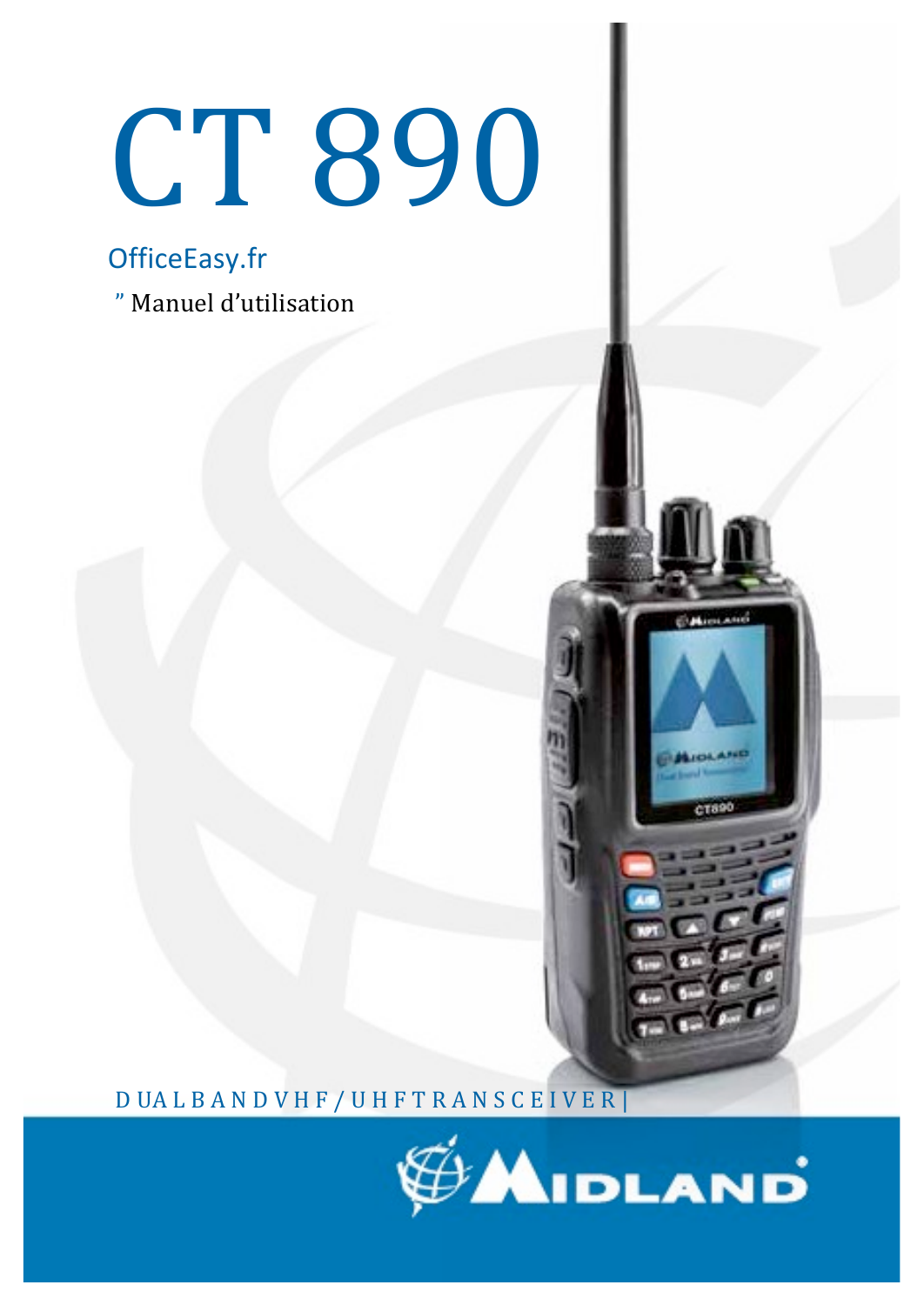## Index

| Content of the packaging             |   |
|--------------------------------------|---|
| Maintenance                          |   |
| <b>Main functions</b>                |   |
| Main controls and parts of the radio | 3 |
| Afficheur LCD                        | 3 |
| Touches et controls de la radio      | 4 |
| Quick search                         |   |

| RPT-Single/Dual Band switch                          | 6 |
|------------------------------------------------------|---|
| $A/B$ switch                                         | 6 |
| "* SCAN' key                                         | 6 |
| DTMF code                                            | 6 |
| <b>Reverse Frequency function</b>                    | 6 |
| Low battery level                                    | 6 |
| Working modes                                        | 7 |
| Cloning function with the optional cable cod. R73727 | 7 |
| Battery recharge                                     | 7 |
|                                                      |   |

## Functions 9

Power save (SAVE) - MENU 310 High/low power selection (TXP) - MENU 410 Roger Beep at the beginning/end transmission (ROGER) - MENU 510 TOT (Time Out Timer) - MENU 610 VOX (VOX) - MENU 711

Wide/narrow bandwidth (WN) - MENU 811

Voice function (VOICE) - MENU 911

Frequency step (STEP) - MENU 19 Squelch level (SQL-LE) - MENU 29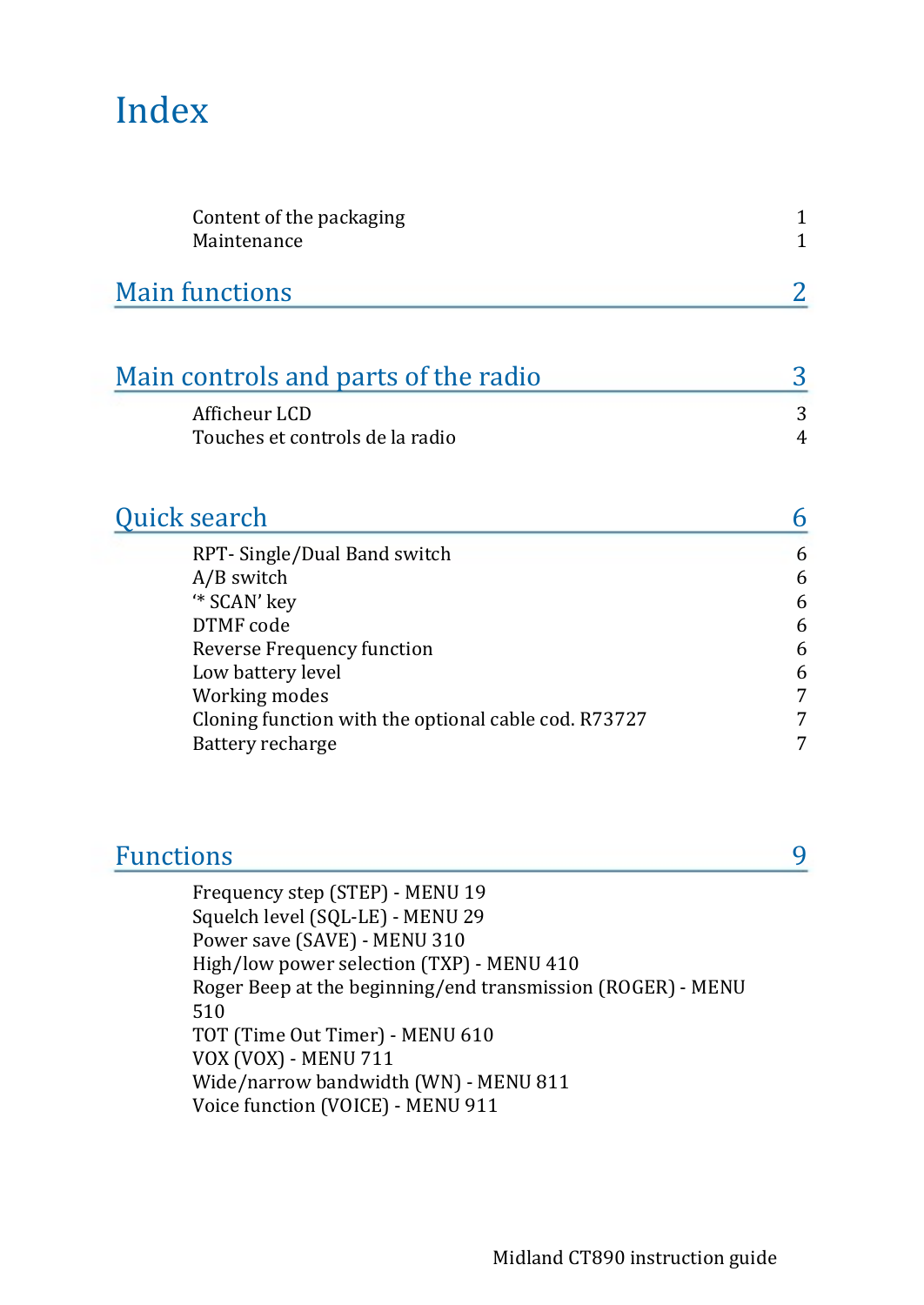| TOA (Transmission Overtime Alarm) - MENU 10                    |    | 12 |    |
|----------------------------------------------------------------|----|----|----|
| Beep tone (BEEP) - MENU 11                                     |    | 12 |    |
| Language of the MENU (LANGUAGE) - MENU 12                      |    | 12 |    |
| Busy channel lockout (BCL) - MENU 13                           |    | 12 |    |
| SCAN function(SC-REV) - MENU 14                                |    | 13 |    |
| Receiving with CTCSS tones (R-CTCSS) - MENU 15                 |    | 13 |    |
| Transmitting with CTCSS tones (T-CTCSS) --- MENU 16            |    | 13 |    |
| Receiving with DCS codes (R-DCS) - MENU 17                     |    | 14 |    |
| Transmitting with DCS (T-DCS) - MENU 18                        |    | 14 |    |
| CALL/VFTX functions (side key PF1) - MENU 19                   |    | 14 |    |
| Scan / LAMP / SOS / Telealarm / Radio / Disable functions with |    |    |    |
| side key 3 (PF3) - MENU 20                                     |    |    | 15 |
| Display backlight (ABR) - MENU 22                              |    | 17 |    |
| Frequency offset (OFF-SET) --- MENU 23                         |    | 17 |    |
| Frequency shift direction (SFT-D) - MENU 24                    |    | 18 |    |
| Stopwatch timer (SECOND) - MENU 25                             |    | 18 |    |
| Channel name (CHNAME) - MENU 26                                |    | 18 |    |
| Storing channels (MEM-CH) --- MENU 27                          |    | 19 |    |
| Deleting a channel (DEL-CH) ------ MENU 28                     |    | 19 |    |
| Scan of frequencies with CTCSS/DCS (SCNCD)                     |    |    |    |
| MENU <sub>29</sub>                                             |    |    | 19 |
| Welcome message (PONMSG) - MENU 30                             |    | 20 |    |
| Monitor (SP-MUTE) - MENU 31                                    |    | 20 |    |
| Sending the ID code (ANI-SW) - MENU 32                         |    | 21 |    |
| Setting the ID ANI code (ani-edit) - MENU 33                   | 21 |    |    |
| DTMF (DTMF-ST) - MENU 34                                       |    |    | 21 |
| Keypad lock (AUTOLOCK) - MENU 35                               |    | 22 |    |
| Setting the priority channel (PRICH-SW) - MENU 36              | 22 |    |    |
| Repeater function / Full duplex (RPT-SET) - MENU 37            |    | 22 |    |
| RPT-SPK - MENU 38                                              |    |    | 23 |
| PTT - MENU 39                                                  |    |    | 23 |
| Adding a channel to scan (SCAN ADD) - MENU 40                  |    | 23 |    |
| Alert tone (ALERT) - MENU 41                                   |    | 23 |    |
| ANI code tx delay (PTT-DLY) - MENU 42                          |    |    | 24 |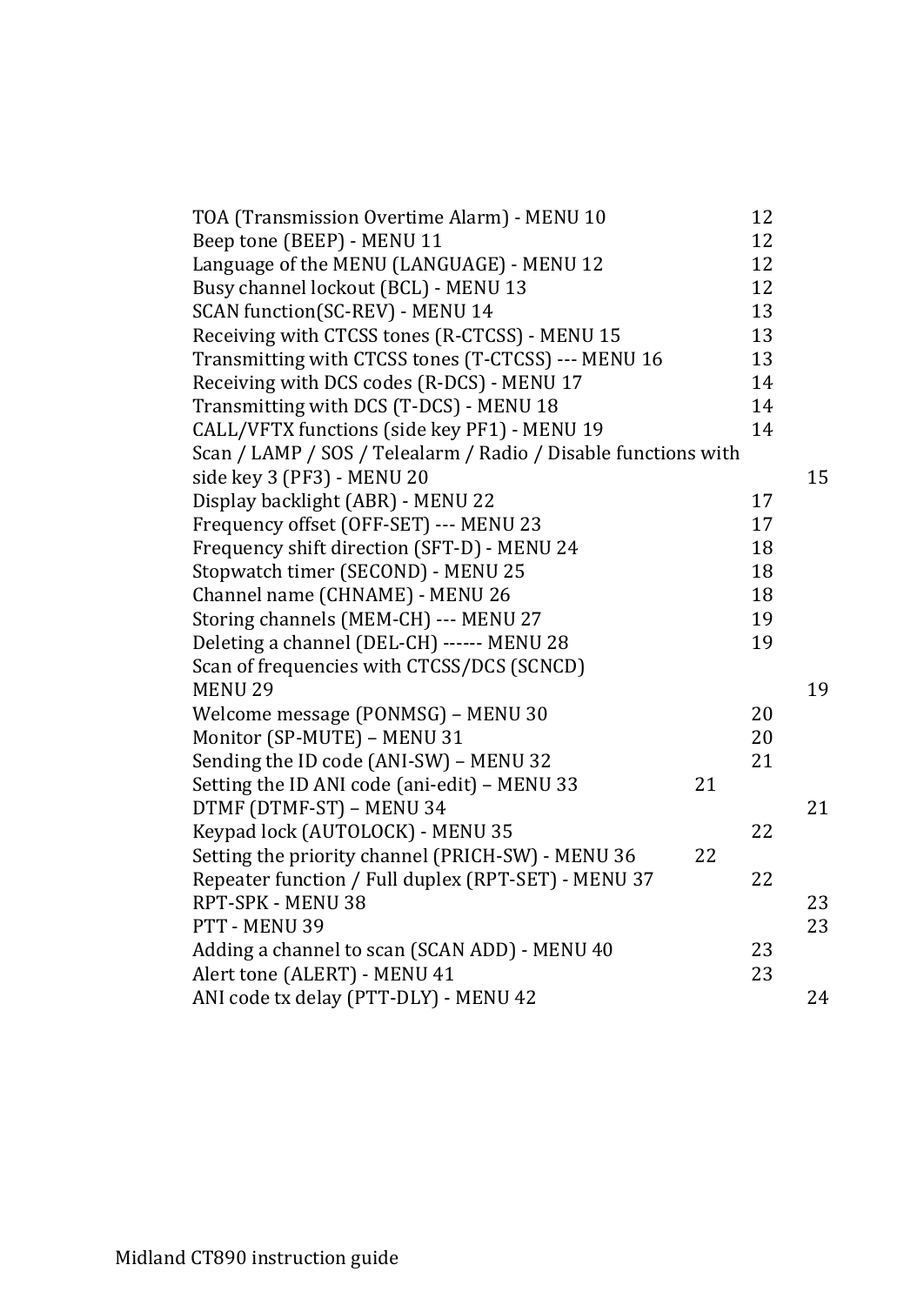| Transmitting the ID code (PTT-ID) - MENU 43                | 24 |
|------------------------------------------------------------|----|
| Ring time (INRG) – MENU 44                                 | 24 |
| Group A Scan (SCG-A) - MENU 45                             | 25 |
| Group B Scan (SCG-B) - MENU 46                             | 25 |
| Repeater tone (RPT-TONE) - MENU 47                         | 25 |
| Mute on the secondary frequency (SMUTESET) - MENU 49       | 26 |
| Setting of group selective call code (CALL CODE) - MENU 50 | 26 |
| <b>Reset ---- MENU 51</b>                                  | 27 |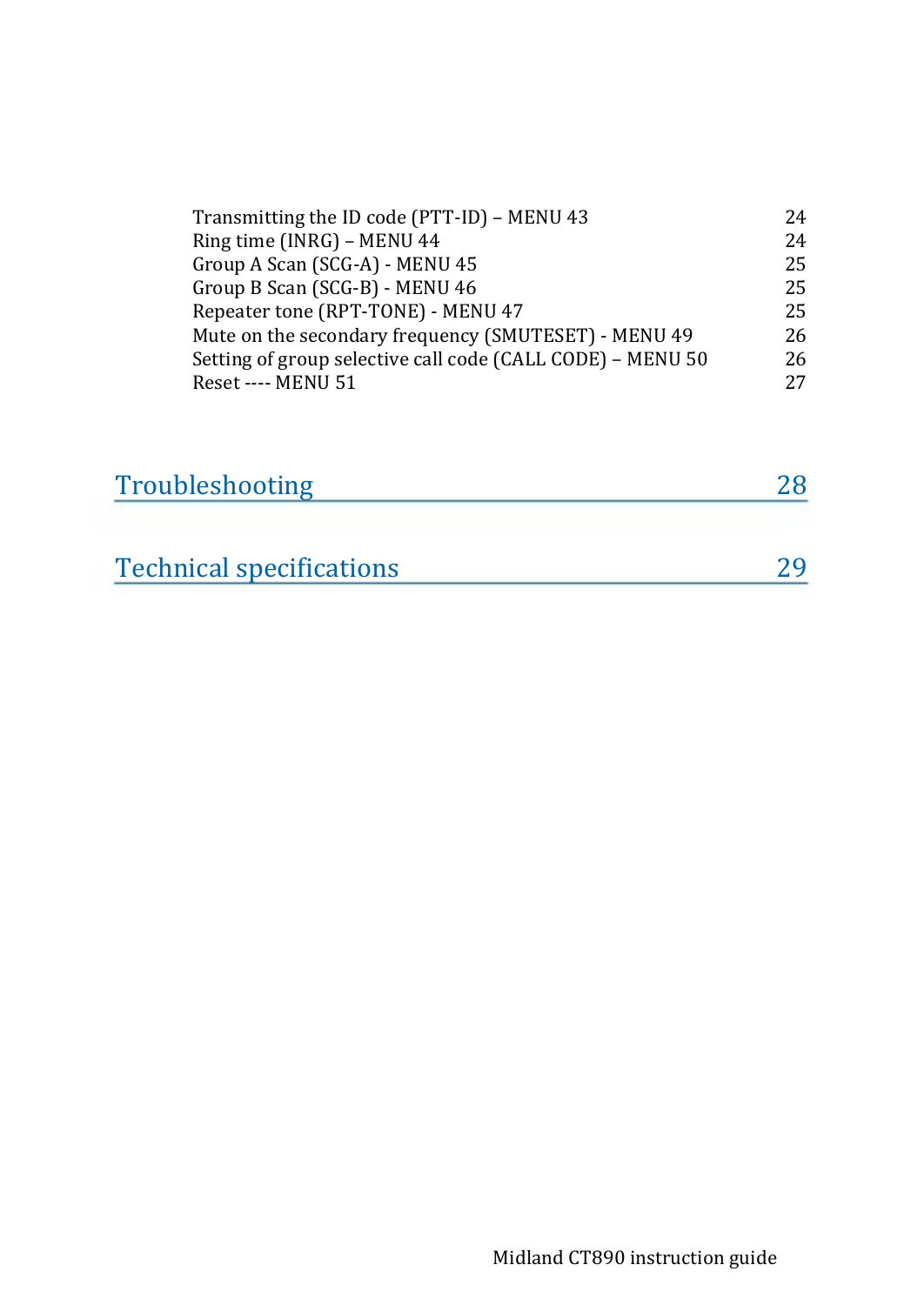## Contenu de la boite

- 1 CT890
- 1 Clip ceinture
- 1 antenne
- 1 Pack batterie Li-Ion 2600mAh
- 1 Chargeur de bureau
- 1 dragonne
- 1 Guide rapide

If any item is missing, please notify your Midland dealer.

## Maintenance

Votre Radio est un produit électronique au design précis et doit être traité avec attention. Les suggestions ci-dessous vous aideront à respecter les conditions de garantie et profiter pleinement de votre produit.

N'essayé pas d'ouvrir l'appareil. Une manipulation par une personne non qualifié peut endommager le produit.

Ne pas stocker l'appareil en plein soleil ou dans un endroit chaud.

Des températures élevées peuvent réduire la durée de vie des appareils électroniques et déformer ou faire fondre certains plastiques.

Ne pas stocker l'appareil dans un endroit poussiéreux et humide.

Ne jamais émettre sans antenne.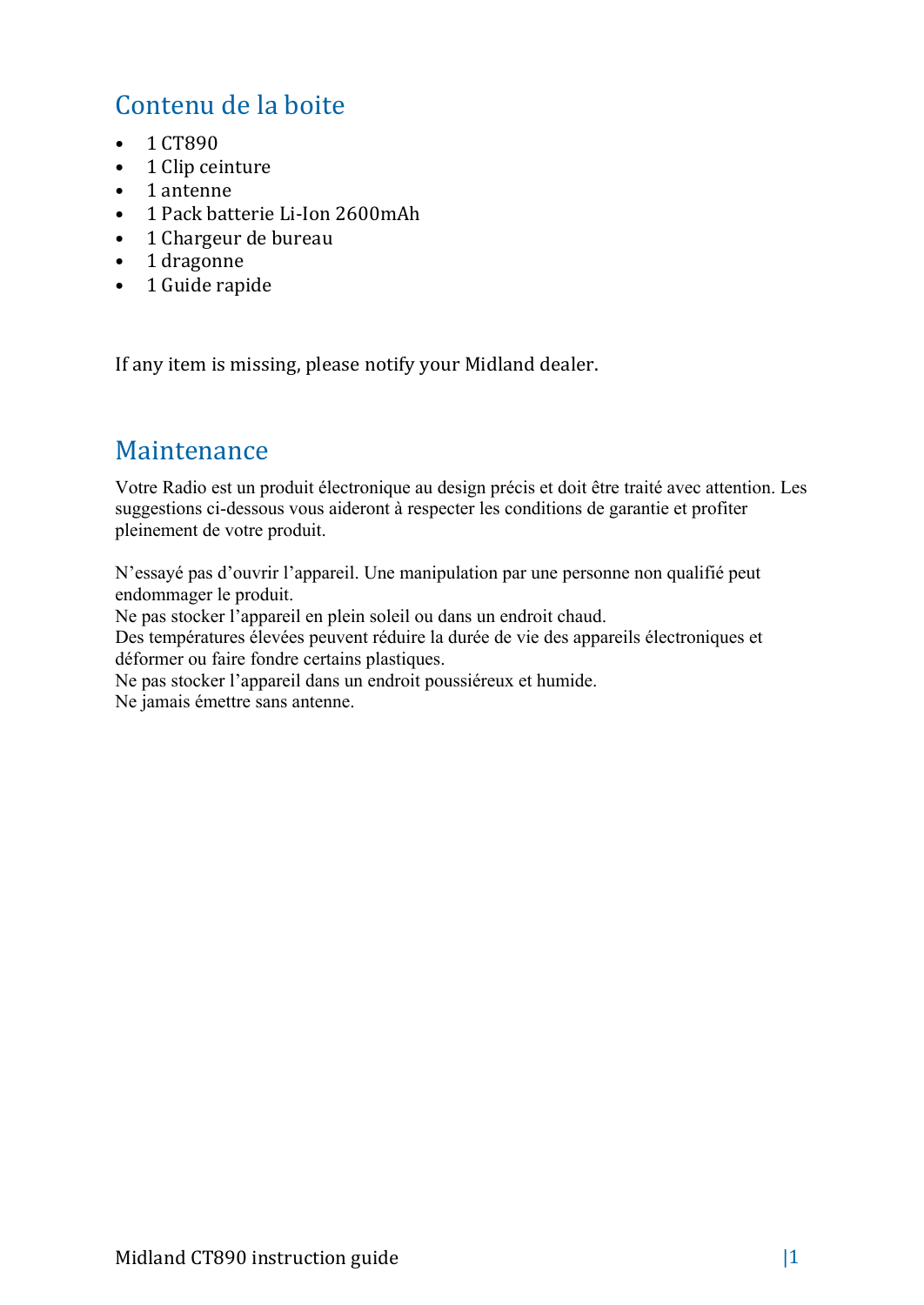# **Main functions**

- Bi bande (VHF/UHF)
- Bande de fréquence (à regler en fonction du pays d'utilisation) : 144-146 MHz & 430-440 MHz (Rx / Tx).
- Mode de fonctionnement: UHF-VHF, VHF-VHF o UHF-UHF
- Puissance: 5W VHF /4W UHF
- Mémoires: 999
- Full Duplex
- Fonction Relai
- Wide colorful LCD display
- Very high efficiency Li-Ion battery pack 2600mAh
- Repeater tones
- Individual/group selective calls
- VOX function
- Chronometer
- $105 + 105$  DCS codes and  $50$  CTCSS tones
- "VOICE" function
- SOS function
- Wide/narrow bandwidth selection 25kHz/12,5 kHz
- Channel number, Channel + Frequency or Channel name display mode available
	- Reverse frequency
- $\bullet$ Scan
- Flashlight
- FM Radio receiver
- Frequency step: 5 kHz, 6.25 kHz, 10 kHz, 12.5 kHz, 25 kHz, 50 kHz or
- 100kHz High/low power selection: high  $(4-5W)$  / low  $(1W)$
- Frequency offset
- Repeater shift
- "Busy Channel Lock Out" function
- Tx power level indicator on the display
- Low battery vocal indicator
- Roger Beep
- TOT (time out timer) function
- Keypad lock
- $\bullet$ Function/channel reset
- •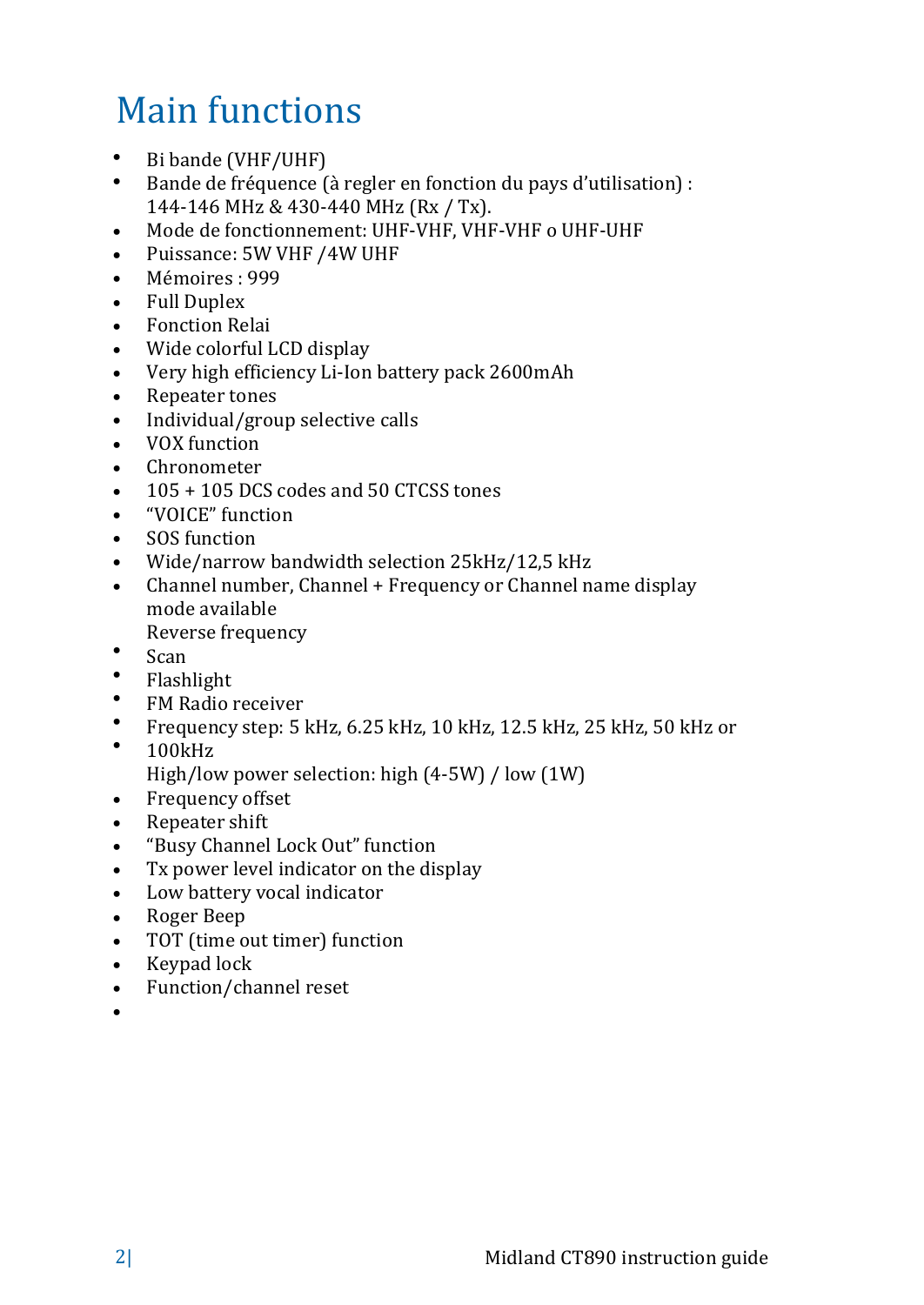# Main controls and parts of the radio

## Afficheur LCD



- 1. Cross-band repeater
- 2. VOX
- 3. Power save mode
- 4. Keypad lock
- 5. **Battery** indicator
- 6. FM Radio frequency
- 7. Reverse frequency
- 8. Priority channel indicator
- 9. Indicates the latest reception
- 10. Band in use
- 11. Memory channel number
- 12. VHF/UHF frequency
- 13. Indicator of high  $(H)/Low(L)$ power transmission or reception
- 14. UHF/VHF frequency
- 15. Narrow bandwidth  $(N = nar$ row  $/W =$  wide)
- 16. Shift (positive / negative)
- 17. Activation of QT+DTMF
- 18. DCS code
- 19. CTCSS tone
- 20. Repeater function ON
- 21. Function mode
- 22. FM radio band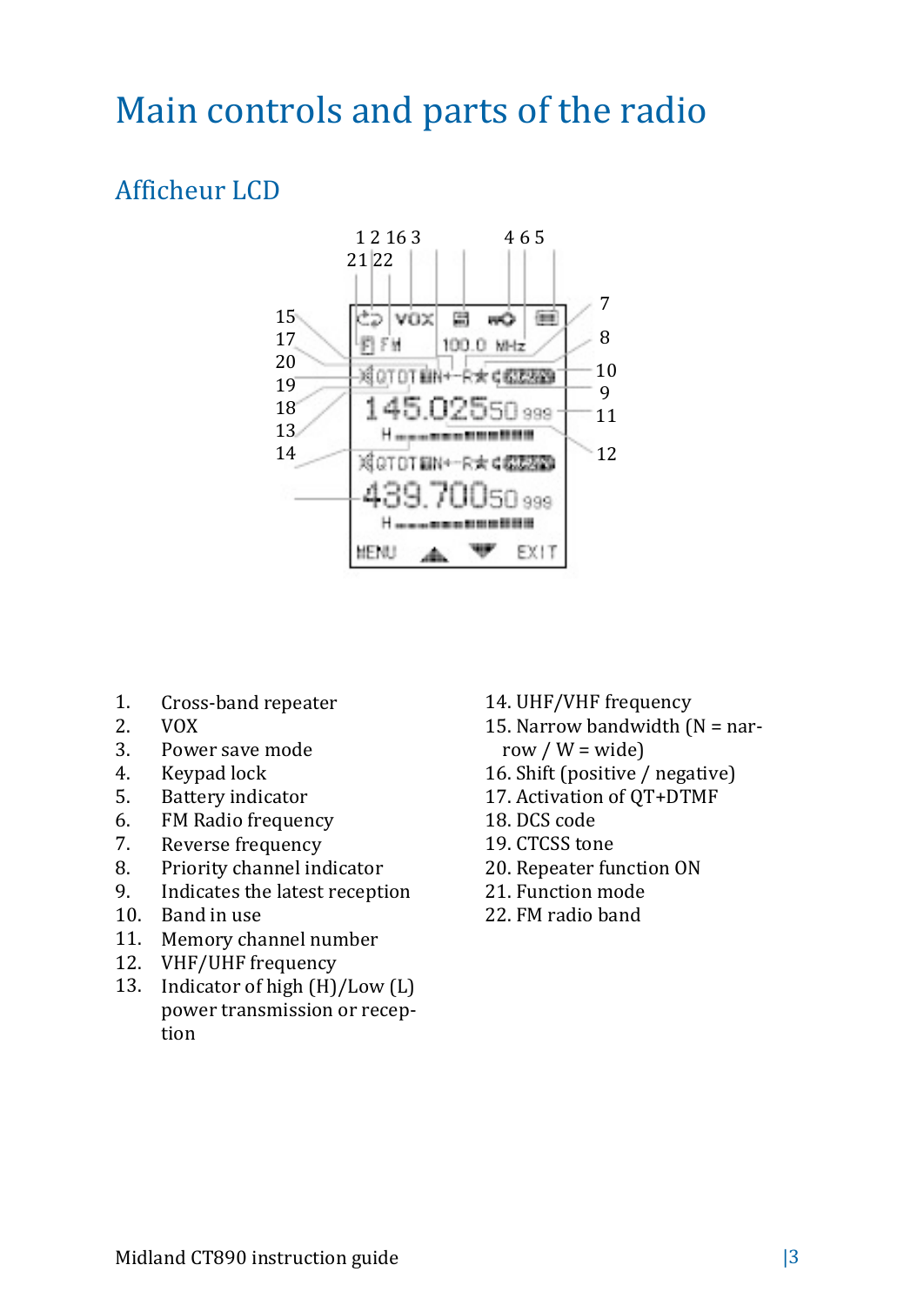## Buttons and controls of the radio

- A. Antenna
- B. Flashlight
- C. Rotary encoder for the channel selection
- D. Power / Switch / Volume control: Rotate to switch on/off the radio and adjust the volume
	- Transmission led (red)
- E. Reception led (green)
- F. LCD display
- G. Microphone
- H. EXIT: to exit menu and functions
- I. VFO/MR: to change the frequency or the channel mode
- J. \*/SCAN: Reverse frequency/SCAN. Press to activate the Reverse fre-
- K. quency; keep it pressed to activate the SCAN function. #/LOCK: Keypad lock/Chronometer key. Short press: this key is operative only when the chronometer is activated. Long press: keypad lock.
- L. Alphanumerical keypad  $\triangle$ / $\nabla$  keys: to select the functions/menu
- M. RPT. Short press: Single/Dual display mode. Long press: Activate or exit
- N. the repeater function.
- $\Omega$ . A/B. Switch key on master frequency: to select the desired operating frequency (VHF or UHF).
	- MENU: enters the MENU functions and confirms the selection.
- P. Side-key PF1: Selective call/Secondary frequency transmission key. According to the functions that you have set (menu 19 of the radio), it al-
- Q. lows the transmission of the selective call or the repeater tone 1750Hz.
- R. PTT

Side-key PF2. Long press: to activate the Monitor function. Short press: turns the flashlight on. Press it again to turn it off.

- Side-key PF3: it allows the activation of the following functions (menu
- S. 20): Scan / Display backlight off / Alarm / Emergency / FM radio.
- T. MIC/SP: External speaker/mike jacks. 2600mAh Li-Ion battery pack
- U.

V.

W.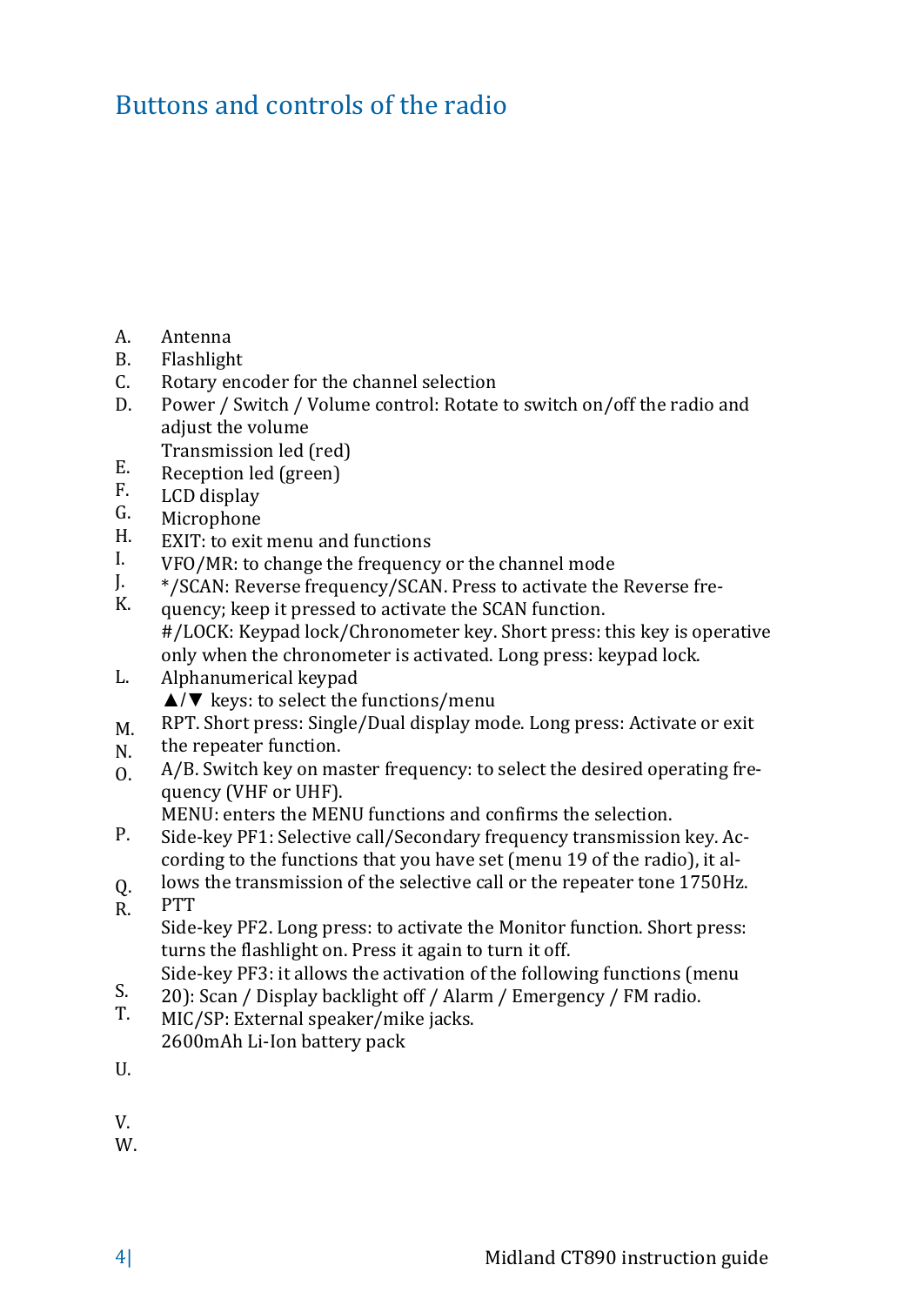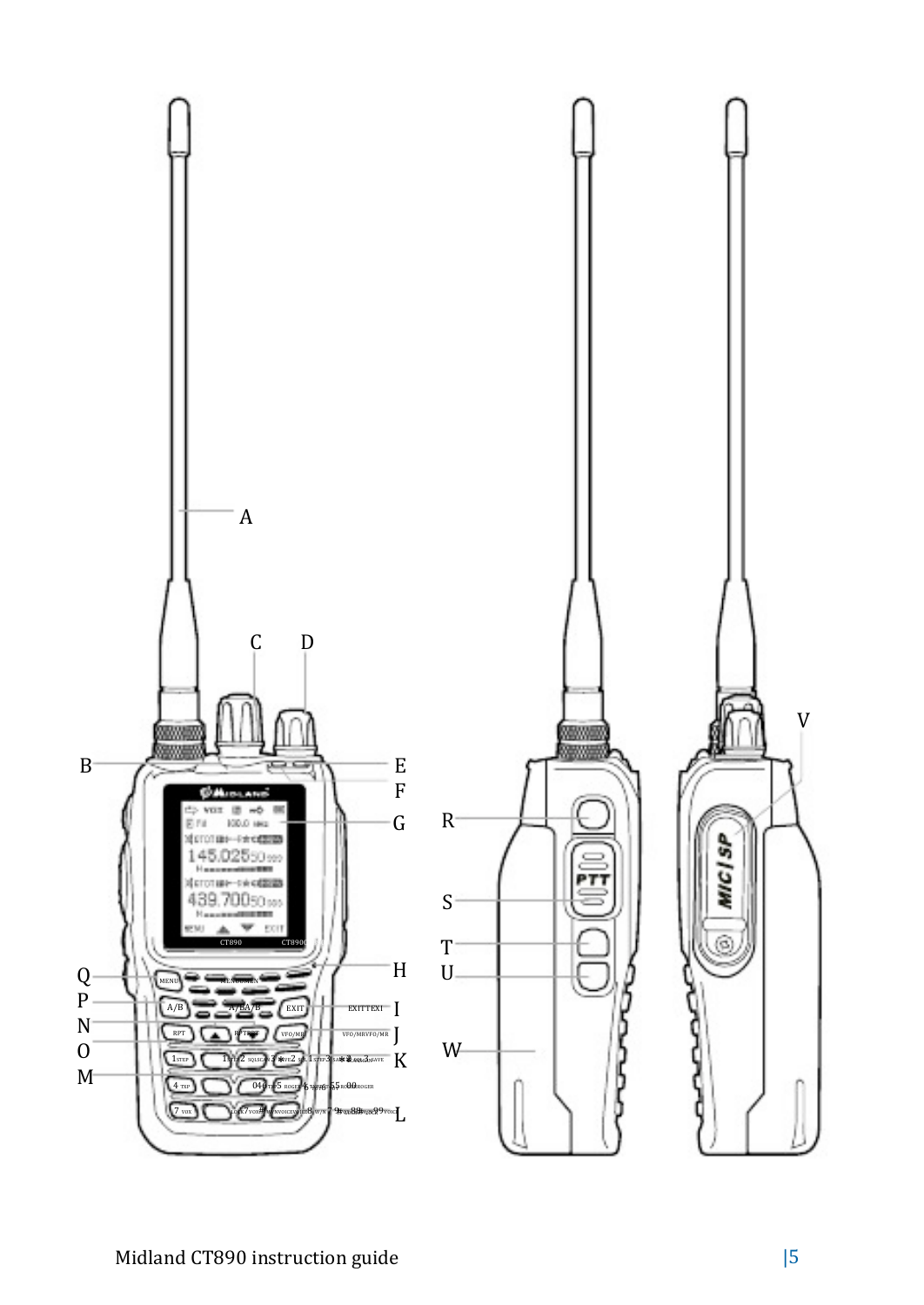# Recherche rapide

Appuyez sur ▲ou▼ pour modifier la fonction ou le paramètre.

Pour sélectionner le mode de fonctionnement (Mode canal ou mode fréquence) Avec la radio allumé, maintenez menu appuyé.

## RPT- Single/Dual Band switch

To set the single/dual band switch, press RPT.

## A/B switch

Press the A/B switch to select the master frequency. The master frequency is the main frequency and is shown on the display with MAIN.

## Touche '\* SCAN'

Appuyez rapidement sur la touche Scan pour activer l'inversion de fréquence. Maintenez appuyé pendant 2 secondes pour activer la fonction scan.

## Code DTMF

Press PTT and push the key corresponding to the desired DTMF code. RPT,  $\blacktriangle$ ,  $\nabla$ , VFO/MR correspond to A, B, C and D.

## Fonction Fréquence inversée

Using the Reverse frequency function, the transmitting and receiving frequencies can be interchanged, as well as the CTCSS and DCS codes. In standby mode, press \*SCAN to turn on the Reverse frequency function; press it again to turn it off.

NOTE: Ensure to set the frequency shift direction first (MENU 23 and 24).

## Batterie faible

When the battery pack has low power, you will hear a beep every 5 seconds and the battery icon shows the low level. If you press PTT, you will hear a vocal message 'BATTERY LOW'.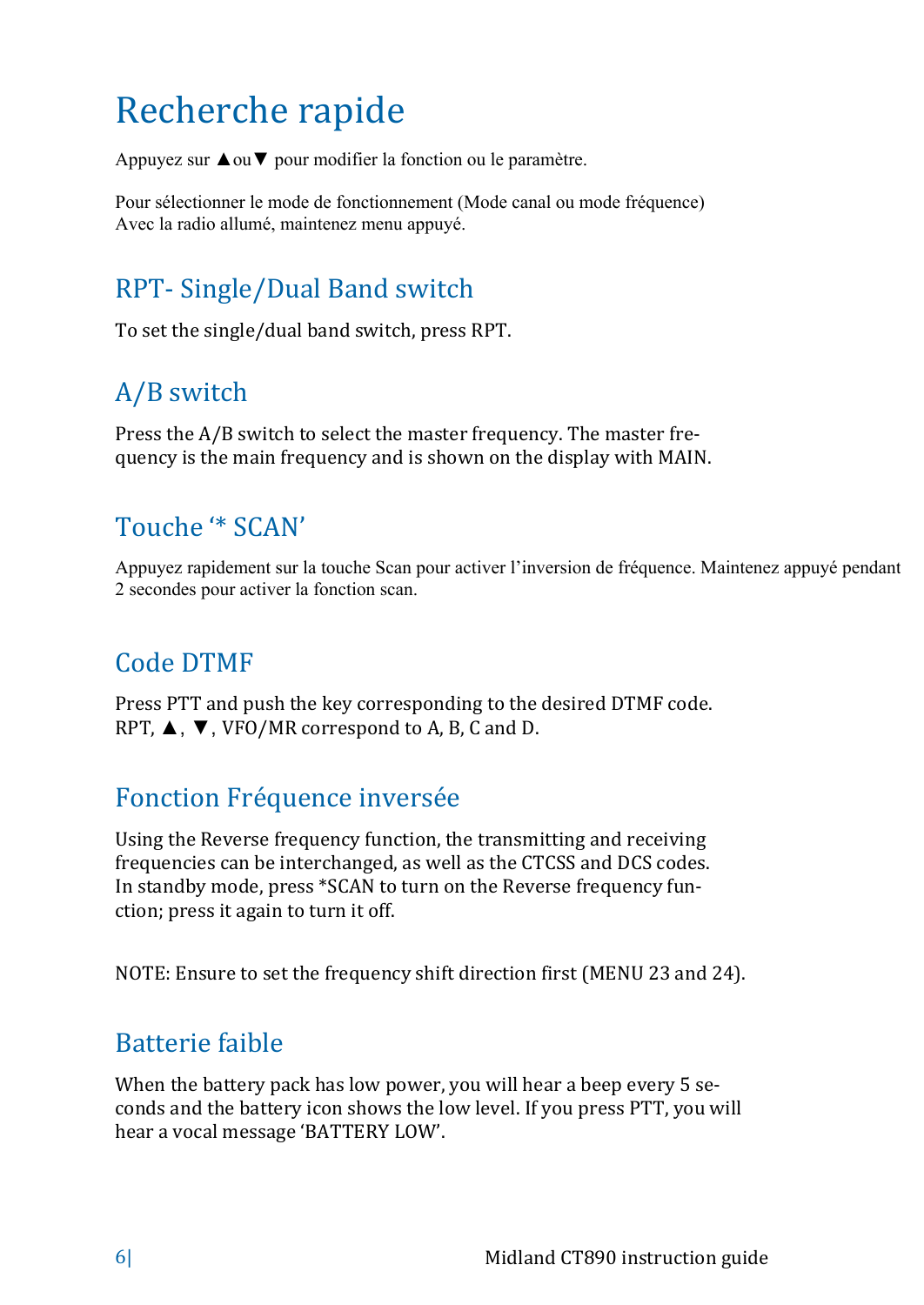## Mode de fonctionnement

CT890 has 2 operating modes available: VFO (frequency mode) and MR (channel mode).

In MR mode, the display can show:

- Channel number
- Frequency + channel number
- Channel name

To switch from the frequency mode to channel mode can be done manually or by means of the optional programming software PRG-10.

You can also set a password for the working modes, but only by using the optional programming software:

. Edit the password and presspress MENU; the display shows

MENU again.

If the password is composed of a series of  $\overline{0}$ , no password must be edited to enter the working mode.

## Cloning function with the optional cable cod. R73727

This function allows you to copy/transfer all data and settings from one radio to another one; the procedure is very simple and does not need a PC: just insert the two plugs of the cloning cable into the jack of the two radios.

- 1. Connect the optional cable R73727 to both radios.
- 2. Turn on the radio 'slave' (radio to program).
- 3. Press PF3 key on the radio master (radio to be copied) and turn it on at the same.
- 4. The red led on the radio master starts blinking and the display shows 'COPYING': the cloning function is being activated. At the end, the led turns off and the display shows 'FINISHED!'; if the red led remains steady, the cloning procedure failed.
- 5. On the radio slave the green led blinks while cloning and turns off when the procedure is finished.
- 6. Both radios will make a reset and will be ready for use.

## Rechargement batterie

Insert the AC plug into the 240V socket. The charger's led starts blinking, indicating that it is in charging stand-by. Insert the transceiver or only the

battery pack into the charger cradle. The red led turns on indicating that the battery pack is being charged. Once the led turns green, the battery pack is fully charged.

NOTE: If the battery pack is totally discharged, the red led will be blinking for 10/20 minutes, then it will be steady red. Once the led turns green, the battery is fully charged.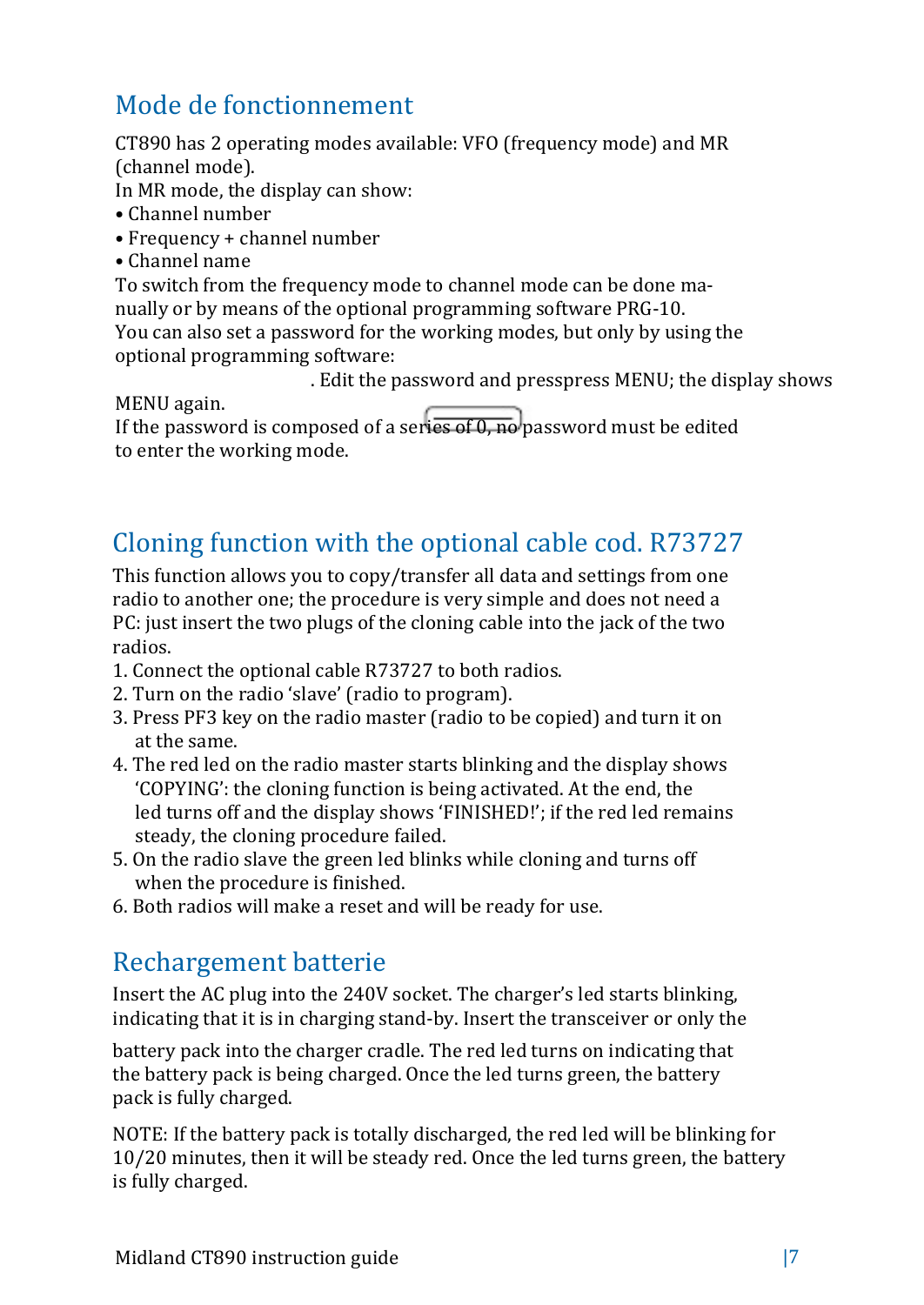8| Midland CT890 instruction guide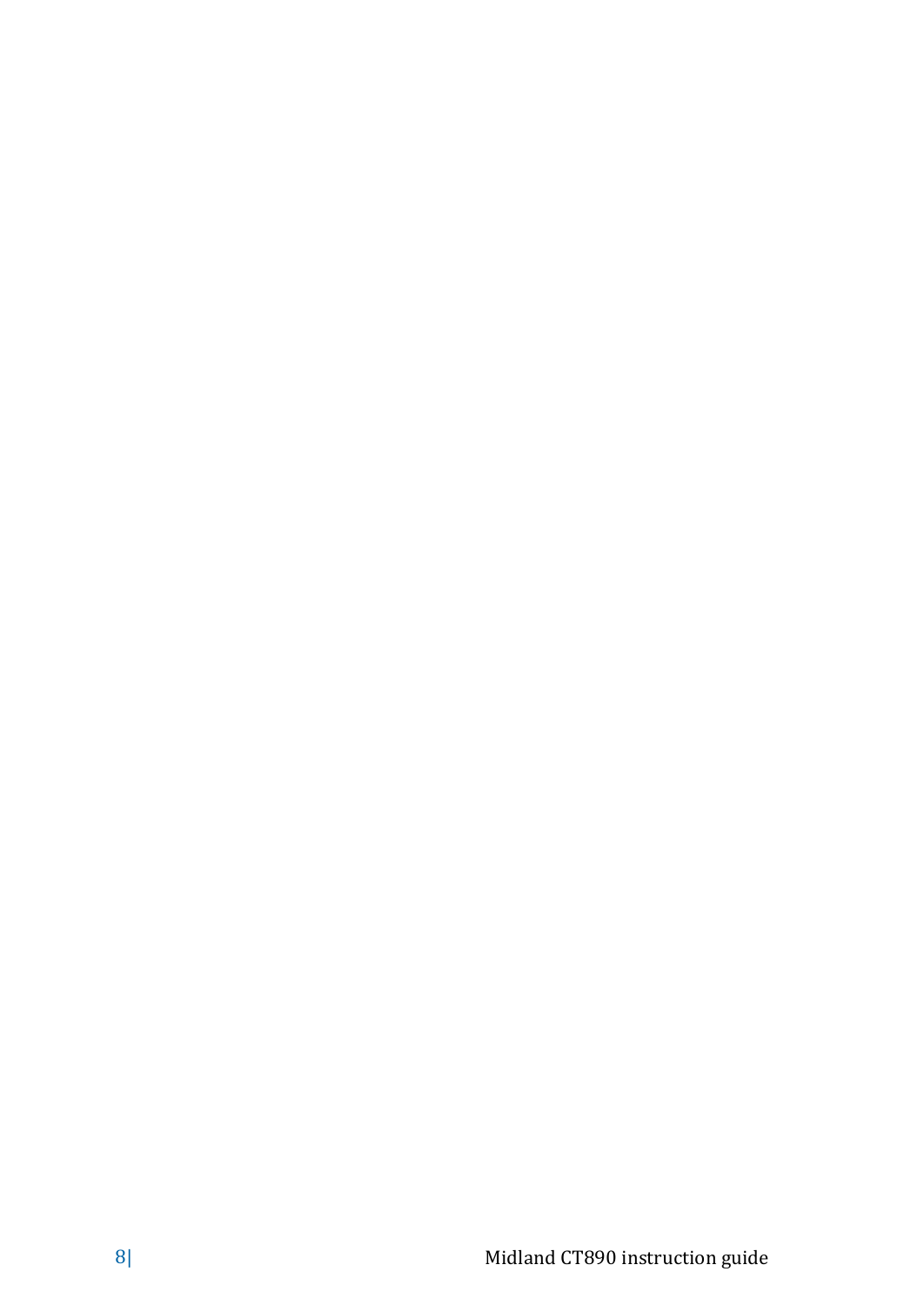# Functions

CT890 displays at the same time 2 frequency bands: the master frequency (for transmission) that is indicated on the display with 'MAIN' and the other one is the secondary frequency and only can be used to receive.

- To choose the desired frequency (master or secondary), press the A/B key.
- Under Frequency mode: the following 9 functions can be set on both Bands: frequency step, output power, squelch level, channel bandwidth, CTCSS, DCS, Frequency shift direction, frequency offset, and Channel displaying mode.
- Under Channel mode: the following 7 functions can be set on both Bands: Busy channel lockout, CTCSS, DCS, channel bandwidth, frequency step, frequency shift direction and frequency offset.

## PAS FREQUENCE (STEP) - MENU 1

En mode veille, appuyez sur MENU + 1, l'écran affiche « Step ». Appuyez sur MENU pour entrer dans la fonction. Appuyez sur ▲/▼pour sélectionnez le pas et confirmez en appuyant sur MENU. Pour revenir en mode veille appuyez sur EXIT. Cette appareil possède sept pas différent : 5.00 KHz, 10.00 KHz, 12.50 KHz, 25.00 KHz, 50.00 KHz et 100 KHz.

## Squelch (SQL-LE) - MENU 2

Cette fonction se désactive lorsque le signal est fort, le Squelch va rester actif pour les signaux faibles. En configurant le niveau trop haut vous ne pourrez pas recevoir les signaux faible de votre groupe et le configurer trop faible va entrainer du bruit ou une réception non voulue.

#### NOTE :

.

Cet appareil possède dix niveaux de Squelch (0-9) : 0 signifie que le Squelch est inactif. Du niveau 1 à 9 vous choisissez différente sensibilité de réduction du bruit. Plus le niveau est élevée plus important sera la suppression du bruit.

En mode veille appuyez sur MENU + 2, l'écran affiche « SQUELCH ». Appuyez sur MENU pour entrer dans la fonction. Appuyez sur ▲/▼pour sélectionnez le niveau et confirmez avec MENU. Pour revenir en mode veille appuyez sur EXIT. Maintenez appuyé pendant 2 secondes pour activer la fonction Squelch.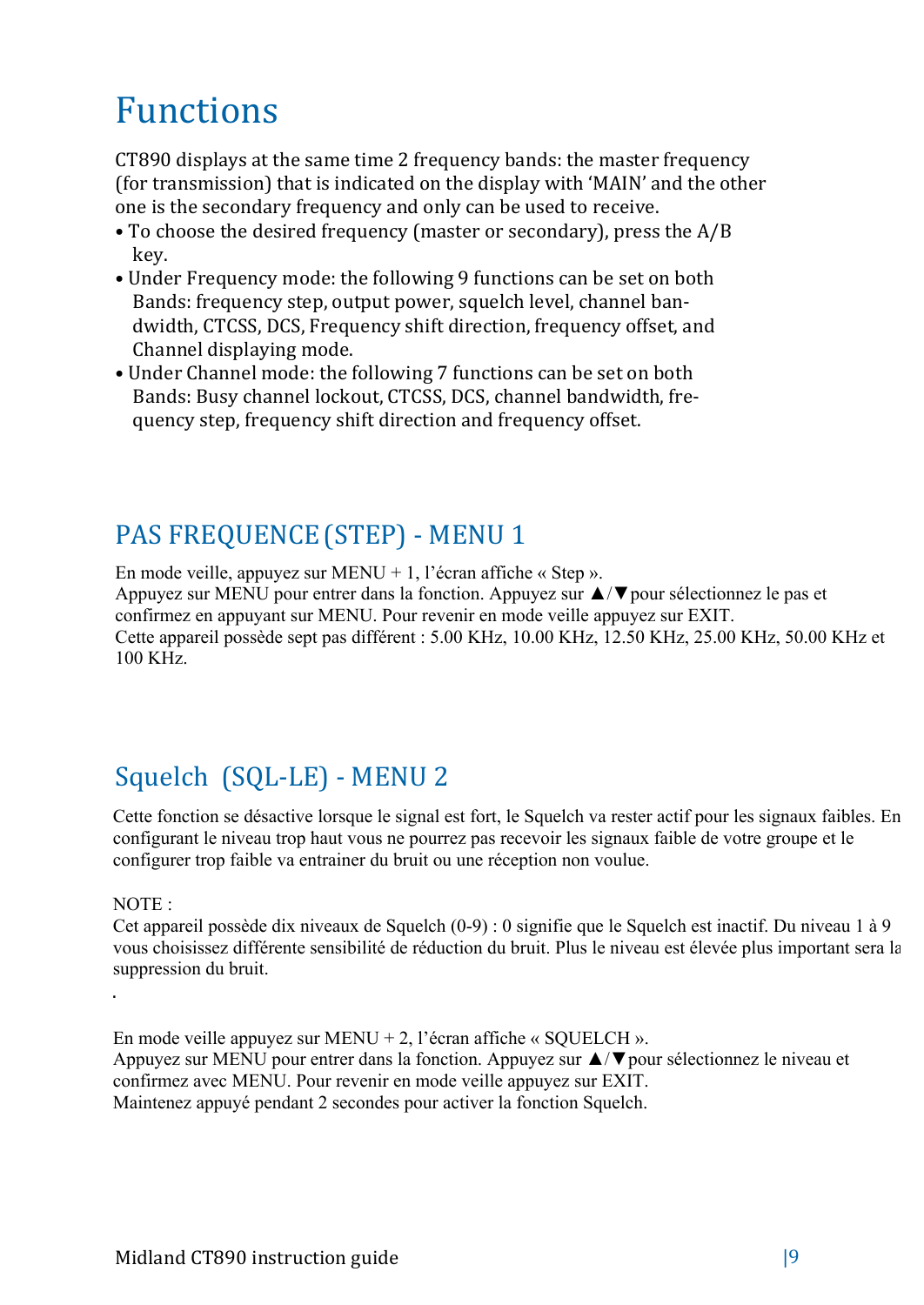## Power save (SAVE) - MENU 3

Pour économiser la batterie, cette fonction peut automatiquement éteindre l'appareil lorsqu'aucun signal n'est reçu.

En mode veille appuyez sur MENU + 3, l'écran affiche «  $SAVE$ ».

Appuyez sur MENU pour entrer dans la fonction. Appuyez sur ▲/▼pour sélectionnez ON ou OFF et confirmez avec MENU. Pour revenir en mode veille appuyez sur EXIT.

## High/low power selection (TXP) - MENU 4

En mode fréquence appuyez sur MENU + 4, l'écran affiche « TXP ».

Appuyez sur MENU pour entrer dans la fonction. Appuyez sur ▲/▼pour sélectionnez HIGH ou LOW et confirmez avec MENU. Pour revenir en mode veille appuyez sur EXIT.

Vous pouvez choisir entre 5W(HAUTE) et 1W(BASSE) de puissance. En appuyant sur la touche TDR vous pouvez basculer de l'un à l'autre.

## Roger Beep en début/en fin d'émission (ROGER) - MENU 5

Grace à cette fonction il est possible de choisir le Roger Beep comme suit :

OFF : Le Roger Beep inactif (pas de tonalité).

BOT : Le Roger Beep est envoyé quand la touche PTT est enfoncée (Début de l'émission).

EOT : Le Roger Beep est envoyé quand la touche PTT est relâché (Fin de l'émission).

BOTH : Le Roger Beep est envoyé dans les deux cas précédent (En début et en fin d'émission).

En mode veille appuyez sur MENU + 5, l'écran affiche « ROGER ». Appuyez sur MENU pour entrer dans la fonction. Appuyez sur ▲/▼ sélectionné OFF/BOT/EOT/BOTH et confirmez avec MENU. Pour revenir en mode veille appuyez sur EXIT. .

## TOT (Time Out Timer) - MENU 6

La fonction TOT est utilisée pour éviter une émission trop longue. Cette fonction bloque temporairement l'émission de la radio lorsque le temps maximal autorisé a été dépassé.

Un fois le temps limite atteint la radio est forcé en mode réception et un signal sonore retenti. Le temps d'émission peut être configuré sur 40 niveaux différents de 15 secondes chacun (entre 15 et 600 secondes).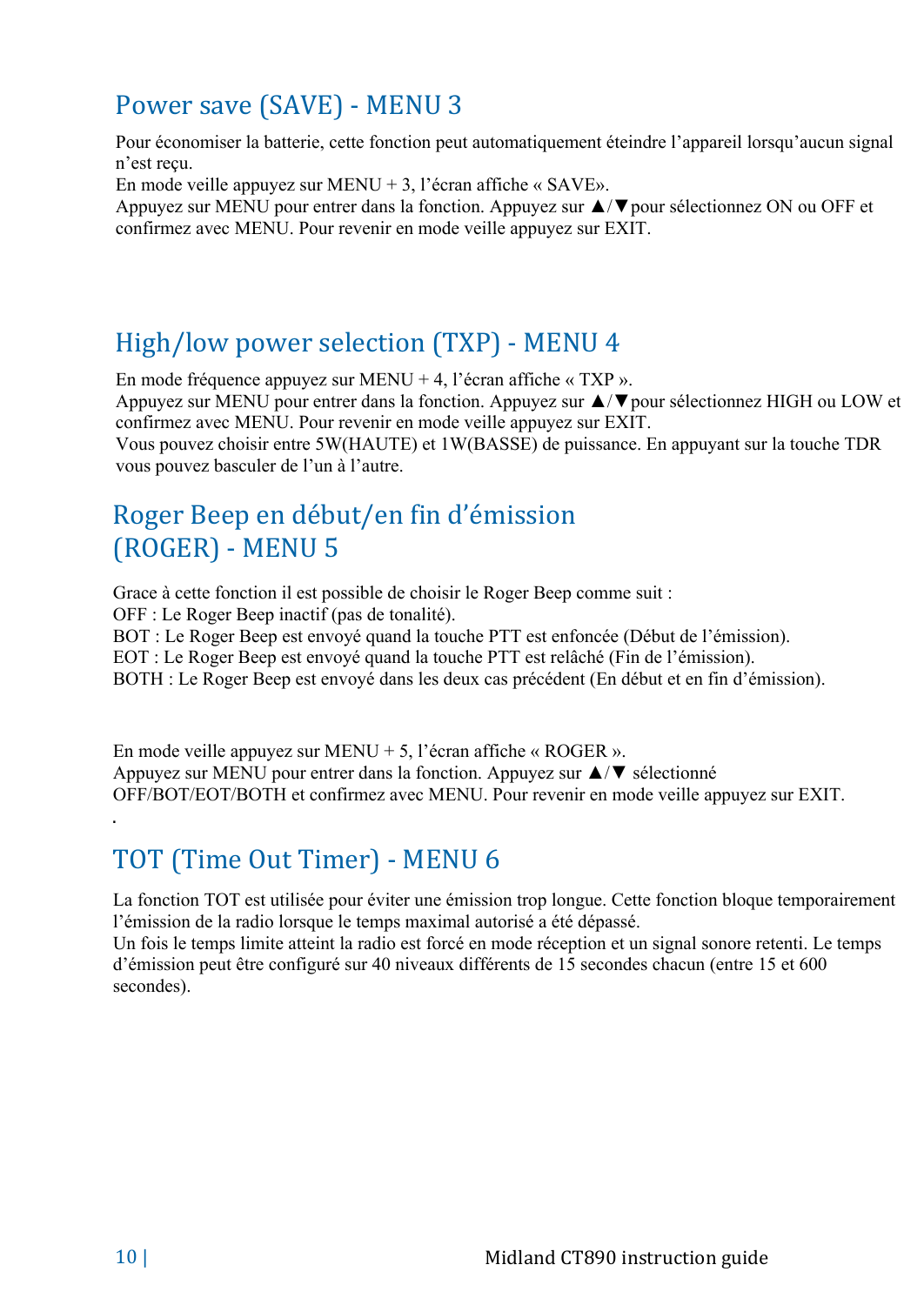En mode veille appuyez sur MENU + 6, l'écran affiche «  $TOT$  ». Appuyez sur MENU pour entrer dans la fonction. Appuyez sur ▲/▼ sélectionné le temps désiré et confirmez avec MENU. Pour revenir en mode veille appuyez sur EXIT.

## VOX (VOX) - MENU 7

Cette fonction permet des communications en main-libre, parlez simplement en direction du microphone et la communication s'établie automatiquement. Comme le VOX doit vérifier la voix, l'émission est un peut retardée et le début de la communication peut être manquante.

En mode veille appuyez sur MENU + 7, l'écran affiche « VOX ». Appuyez sur MENU pour entrer dans la fonction. Appuyez sur ▲/▼ sélectionné le niveau VOX (1 à 10) ou le désactiver et confirmez avec MENU. Pour revenir en mode veille appuyez sur EXIT.

NOTE : Plus le niveau est élevé plus le son pour le déclencher doit être élevé.

## Wide/narrow bandwidth (WN) - MENU 8

En mode veille appuyez sur MENU + 8, l'écran affiche « WN ». Appuyez sur MENU pour entrer dans la fonction. Appuyez sur ▲/▼ sélectionné WIDE ou NARROW et confirmez avec MENU. Pour revenir en mode veille appuyez sur EXIT.

## Voice function (VOICE) - MENU 9

En mode veille appuyez sur MENU + 9, l'écran affiche « VOICE ». Appuyez sur MENU pour entrer dans la fonction. Appuyez sur ▲/▼ sélectionné OFF ou le langage voulu et confirmez avec MENU. Pour revenir en mode veille appuyez sur EXIT.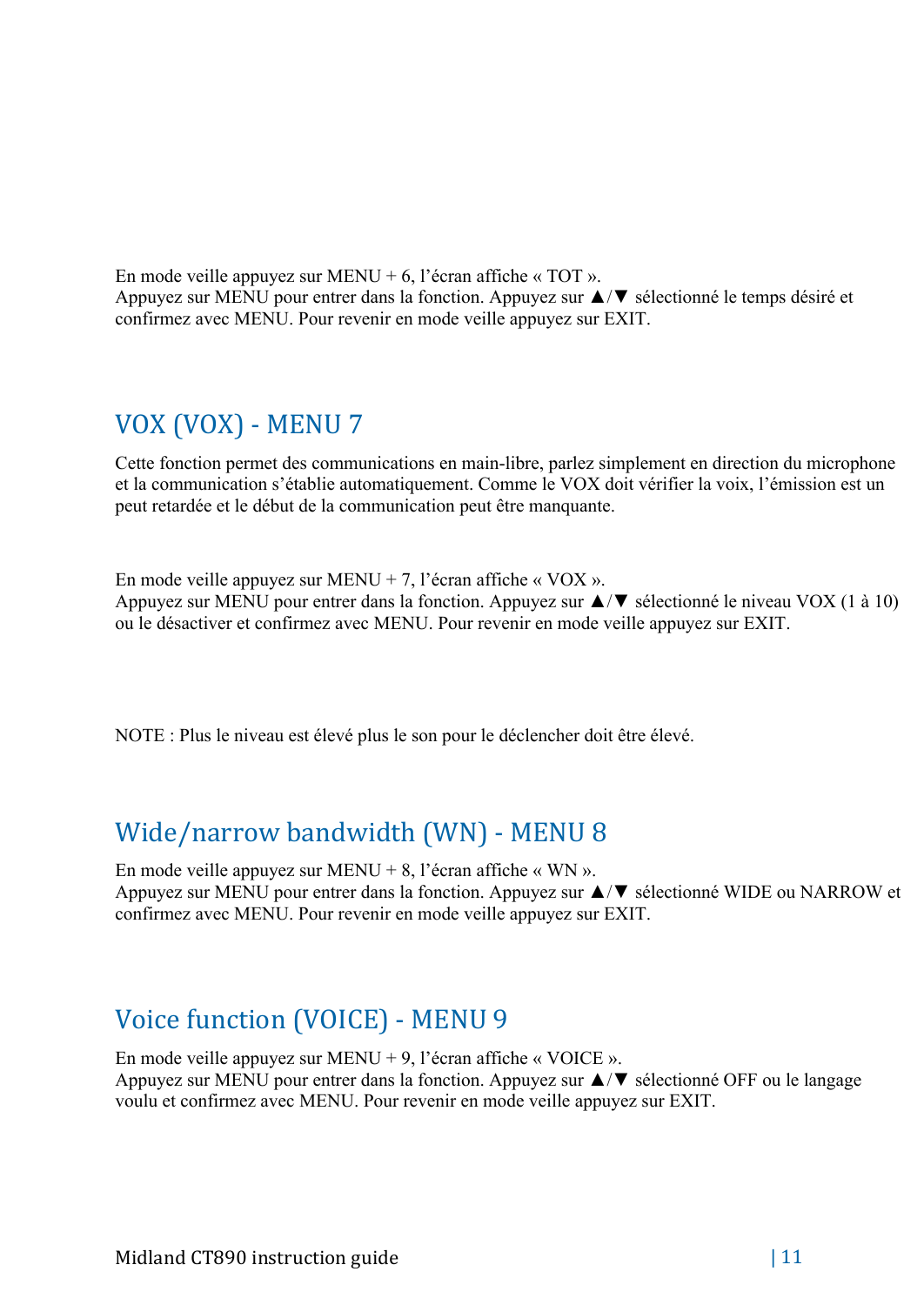## TOA (Transmission Overtime Alarm) - MENU 10

Avec la fonction TOA activé, si la fonction TOT est également active et que vous arrivé à la fin du temps limite la radio émet une alarme et le voyant rouge clignote. Vous pouvez choisir entre 10 niveaux de TOA, le niveau 1 signifie que la radio vous avertie 1 secondes avant la fin et ainsi de suite jusqu'à 10 secondes.

En mode veille appuyez sur MENU + 10, l'écran affiche « TOA ». Appuyez sur MENU pour entrer dans la fonction. Appuyez sur ▲/▼ sélectionné OFF ou un des 10 niveaux et confirmez avec MENU. Pour revenir en mode veille appuyez sur EXIT.

## Beep tone (BEEP) - MENU 11

Si vous activez cette fonction, à chaque appuie d'une touche vous entendrez un Beep. Nous vous conseillons d'activer cette fonction afin d'éviter toutes fausse manipulation. En mode veille appuyez sur MENU + 11, l'écran affiche « BEEP ». Appuyez sur MENU pour entrer dans la fonction. Appuyez sur ▲/▼ sélectionné OFF/ON et confirmez avec MENU. Pour revenir en mode veille appuyez sur EXIT. NOTE : La fonction vocale (MENU+9) à une priorité supérieure à la fonction BEEP.

## Langage du MENU (LANGUAGE) - MENU 12

This section shows the language of the MENU (english). In standby mode press  $MENU + 12$ ; the display will show "LANGUAGE".

## Busy channel lockout (BCL) - MENU 13

Cette fonction permet de ne pas déranger d'autres communications. Si le canal sélectionné est occupé, lors de l'appuie sur la touche PTT la radio ne passe pas en émission.

En mode veille appuyez sur MENU + 13, l'écran affiche « BCL ».

Appuyez sur MENU pour entrer dans la fonction. Appuyez sur ▲/▼ sélectionné OFF/ON et confirmez avec MENU. Pour revenir en mode veille appuyez sur EXIT.

.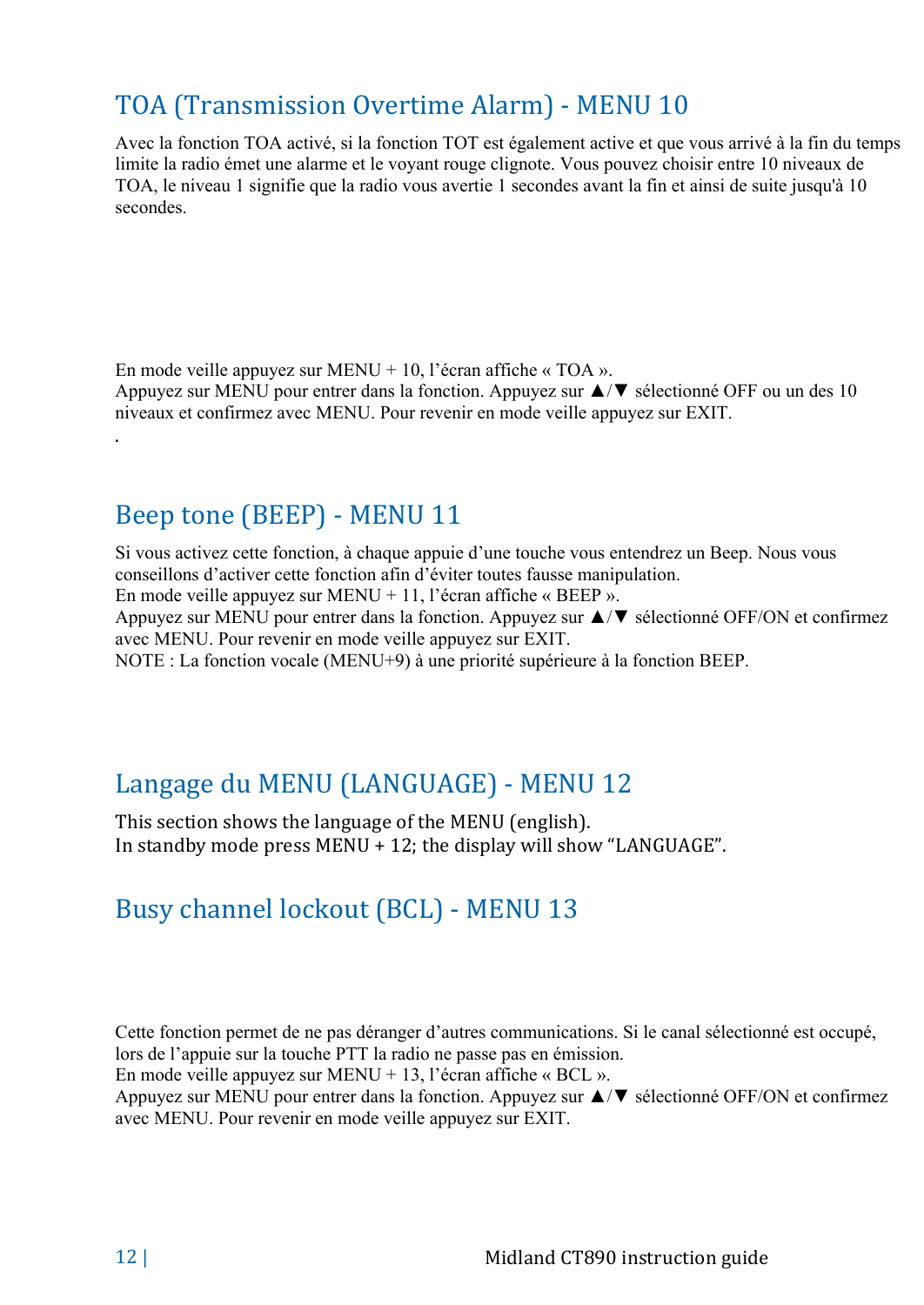## Fonction SCAN (SC-REV) - MENU 14

Cette radio à trois mode de scan :

TO – Scan contrôlé par le temps

Dès la réception d'un signal le scan s'arrête pendant 5 secondes et reprend, même si le signal est encore présent.

CO – Scan contrôlé par le signal

Dès la réception d'un signal le scan s'arrête, il reprend dès la disparition du signal.

SE – Scan recherche

Dès la réception d'un signal le scan s'arrête et se désactive.

En mode veille appuyez sur MENU + 14, l'écran affiche « SC-REV».

Appuyez sur MENU pour entrer dans la fonction. Appuyez sur ▲/▼pour sélectionnez le mode de scan et confirmez avec MENU. Pour revenir en mode veille appuyez sur EXIT.

## Receiving with CTCSS tones (R-CTCSS) - MENU 15

Sélectionnez un CTCSS pour éliminer les signaux des autres utilisateurs présents sur la fréquence. La tonalité CTCSS permet à la radio de communiquer entre utilisateurs sur un même canal et avec le même CTCSS.

En mode veille appuyez sur MENU + 15, l'écran affiche « R-CTC».

Appuyez sur MENU pour entrer dans la fonction. Appuyez sur ▲/▼ sélectionné OFF ou pour sélectionner un CTCSS entre 67,0 Hz et 254,1 Hz et confirmez avec MENU. Pour revenir en mode veille appuyez sur EXIT.

NOTE : Cette radio possède 50 groupes CTCSS.

## Transmitting with CTCSS tones (T-CTCSS) --- MENU 16

En mode veille appuyez sur MENU + 16, l'écran affiche « T-CTC».

Appuyez sur MENU pour entrer dans la fonction. Appuyez sur ▲/▼ sélectionné OFF ou pour

sélectionner un CTCSS entre 67,0 Hz et 254,1 Hz et confirmez avec MENU. Pour revenir en mode veille appuyez sur EXIT.

NOTE : Cette radio possède 50 groupes CTCSS.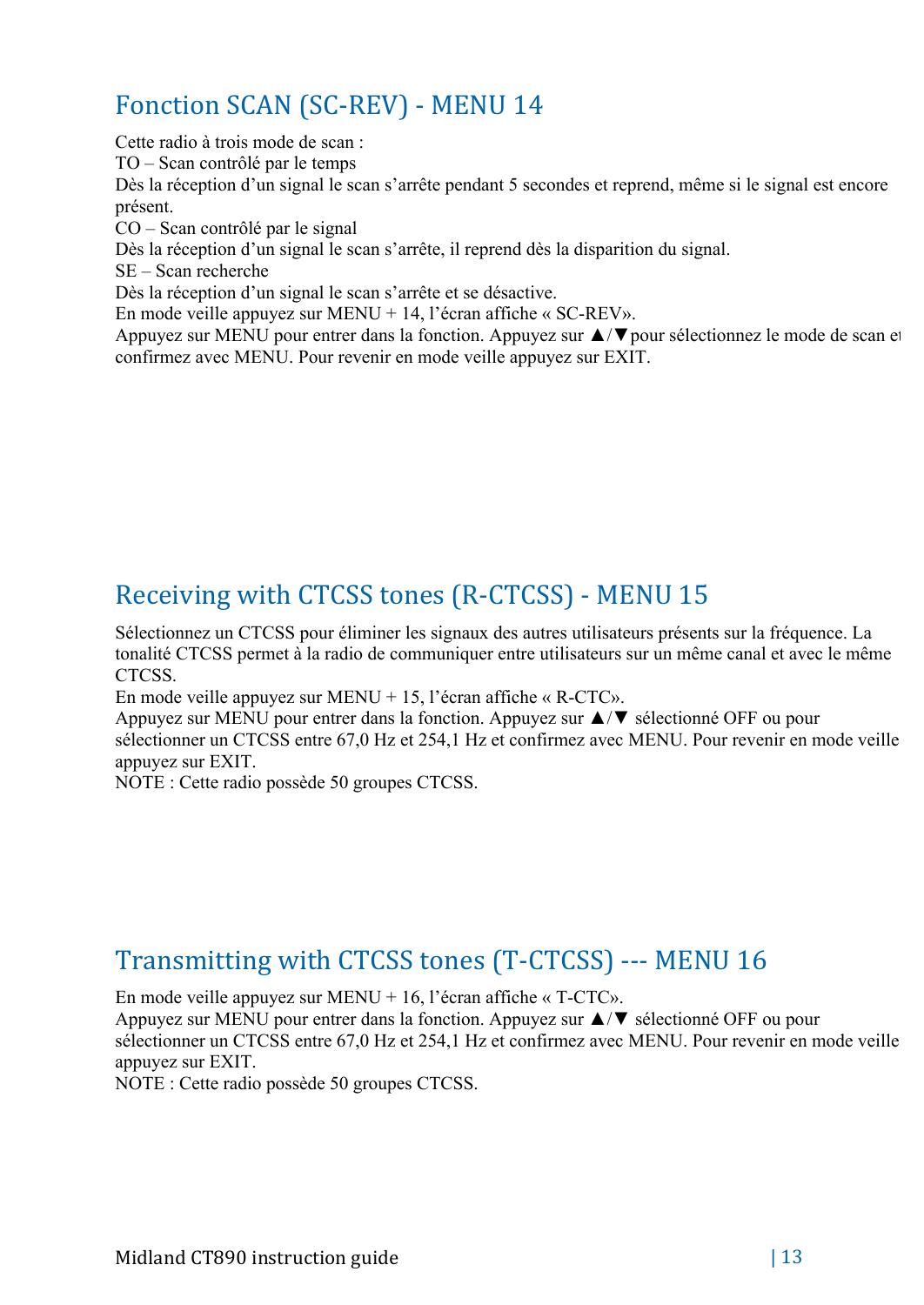## Receiving with DCS codes (R-DCS) - MENU 17

En mode veille appuyez sur MENU + 17, l'écran affiche « R-DCS». Appuyez sur MENU pour entrer dans la fonction. Appuyez sur ▲/▼ sélectionné OFF ou pour sélectionner un DCS entre D023N et D754I et confirmez avec MENU. Pour revenir en mode veille appuyez sur EXIT. NOTE : Cette radio possède 105 groupes DCS.

## Transmitting with DCS (T-DCS) - MENU 18

En mode veille appuyez sur MENU + 18, l'écran affiche « T-DCS».

Appuyez sur MENU pour entrer dans la fonction. Appuyez sur ▲/▼ sélectionné OFF ou pour sélectionner un DCS entre D023N et D754I et confirmez avec MENU. Pour revenir en mode veille appuyez sur EXIT.

NOTE : Cette radio possède 105 groupes DCS.

## Fonctions CALL/VFTX (Touche PF1) - MENU 19

The side key PF1 can be associated to one of the following functions: CALL (selective calls) / VFTX (transmission on the secondary band). NOTE: the selective call can be programmed by means of the optional programming software PRG-10.

In Standby mode press  $MENU + 19$ ; "PF1" will appear on the display. Press MENU to enter the function. Press the  $\P/$  **A** keys or rotate the encoder to activate one of the 2 functions and confirm by pushing MENU again. Press EXIT to return to the standby mode.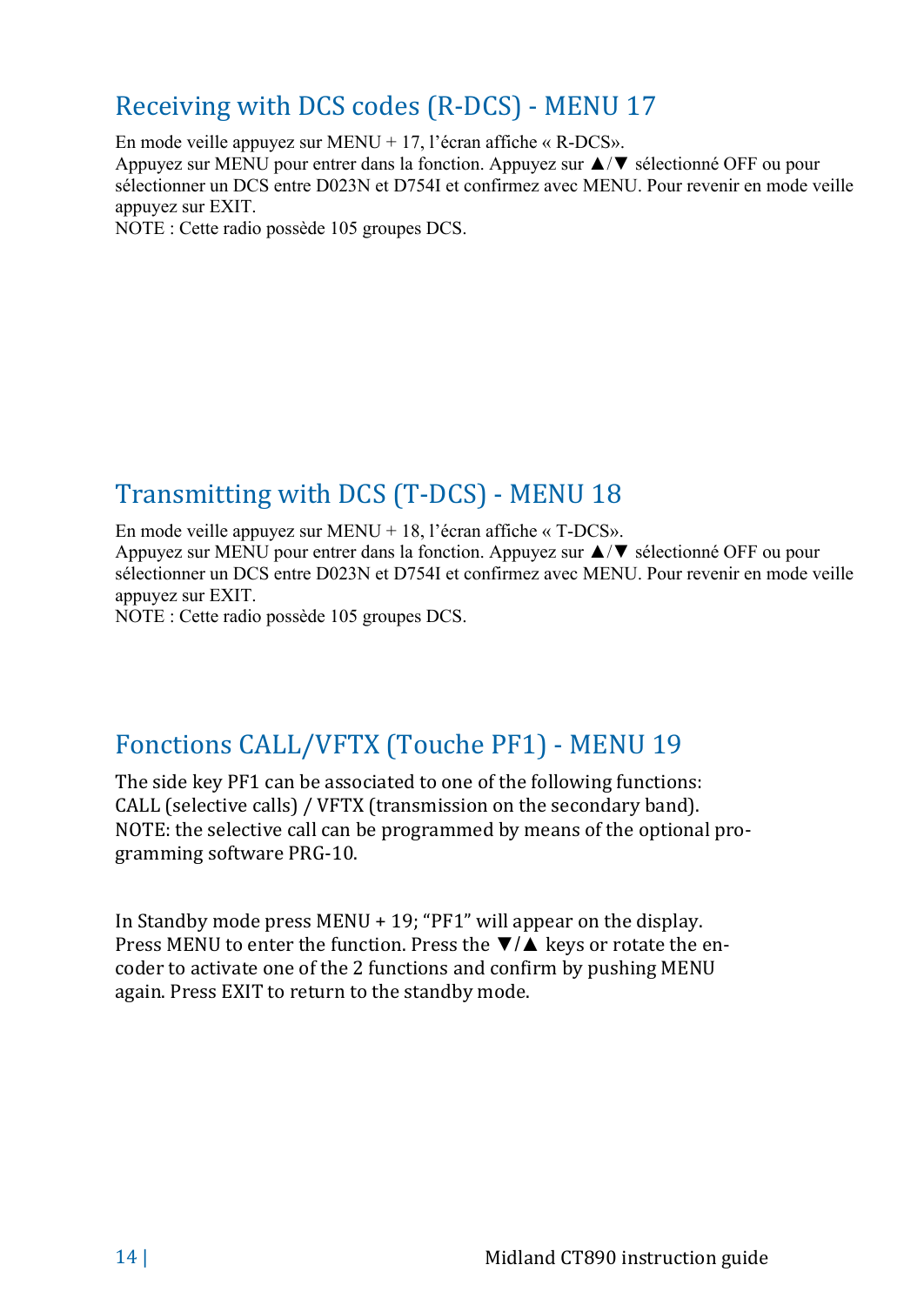## Scan / LAMP / SOS / Telealarm / Radio / Disable functions with side key 3 (PF3) - MENU 20

The side key PF3 can enable the following functions:

- SCAN: Channel Scan
- LAMP: display backlight off
- SOS: SOS function
- TELEALARM: tele-alarm function
- RADIO: FM radio
- DISABLE: disabling the functions

#### 1. Channel Scan:

In standby mode, press MENU  $+$  20. The screen displays "PF3". Press MENU to enter the function. Press the  $\triangle/\triangledown$  buttons or rotate the encoder to select the desired function, then press MENU to confirm. To return to the standby mode press EXIT.

Once the function is enabled, press the Side key PF3 to enter the Scan mode (Scan mode can be set through MENU  $+$  14. To stop scanning, press any key.

2. Display backlight off:

In standby mode, press  $MENU + 20$ . The screen displays "PF3". Press MENU to enter the function. Press the  $\triangle/\triangledown$  buttons or rotate the encoder to select LAMP, then press MENU to confirm. To return to the standby mode press EXIT.

#### $3.$  SOS:

In emergency situations, the SOS function transmits an SOS signal/ emergency calls. You will hear a beep and the two leds will alternately blink. The emergency signal will be transmitted every 5 minutes, lasting for 10 seconds each time.

To stop transmitting, press PTT.

If a carrier signal is detected during the transmission interval, the radio switches to reception.

In standby mode, press  $MENU + 20$ . The screen displays "PF3". Press MENU to enter the function. Press the  $\triangle$ /▼ buttons or rotate the encoder to select SOS; the screen will display "SOS".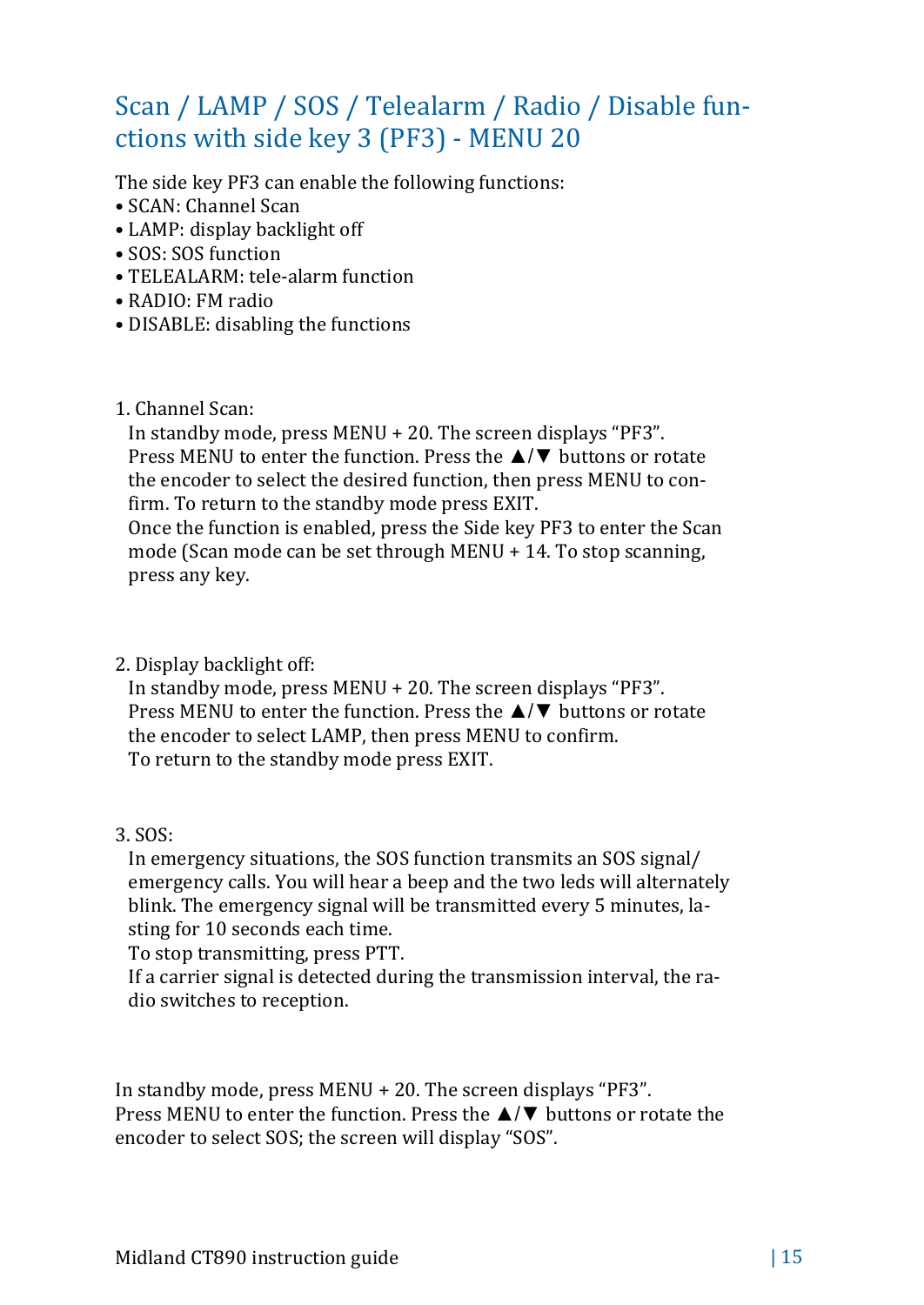Press MENU again to confirm. You will hear a tone and the leds will alternately blink. Now the SOS function is set.

Once the function has been enabled, if you press the PF3 side key, the transceiver will transmit the SOS signal.

#### 4. TELEALARM:

The radio transmits an ID code (ANI ID) followed by 110. Then, there will be a sound and visual warning and the radio will switch to reception. This procedure is repeated more times.

In Standby mode press MENU + 20; the display will show "PF3".

Press MENU to enter the function. Press  $\P$  /  $\blacktriangle$  keys or rotate the encoder to select Telealarm and confirm by pushing MENU.

With the EXIT key you return to standby mode.

#### $5.$  RADIO:

Turn on the Radio: In standby mode, press the side key PF3 to turn on the function. The display will show the frequency in use and the FM radio frequency.

Tune the radio stations: In Radio mode, press \*SCAN. The radio will search the stations automatically and will stop once found the sta- tion.

Manually searching an FM station: keep pressed the RPT key for 2 seconds, then edit the desired FM station. To EXIT FM Radio mode press PF3.

NOTE: When you are listening to the radio, the current frequency/channel is still in use.

To transmit, press the PTT button. Once the transmission ends, after 5 seconds, the radio will return to FM Radio mode.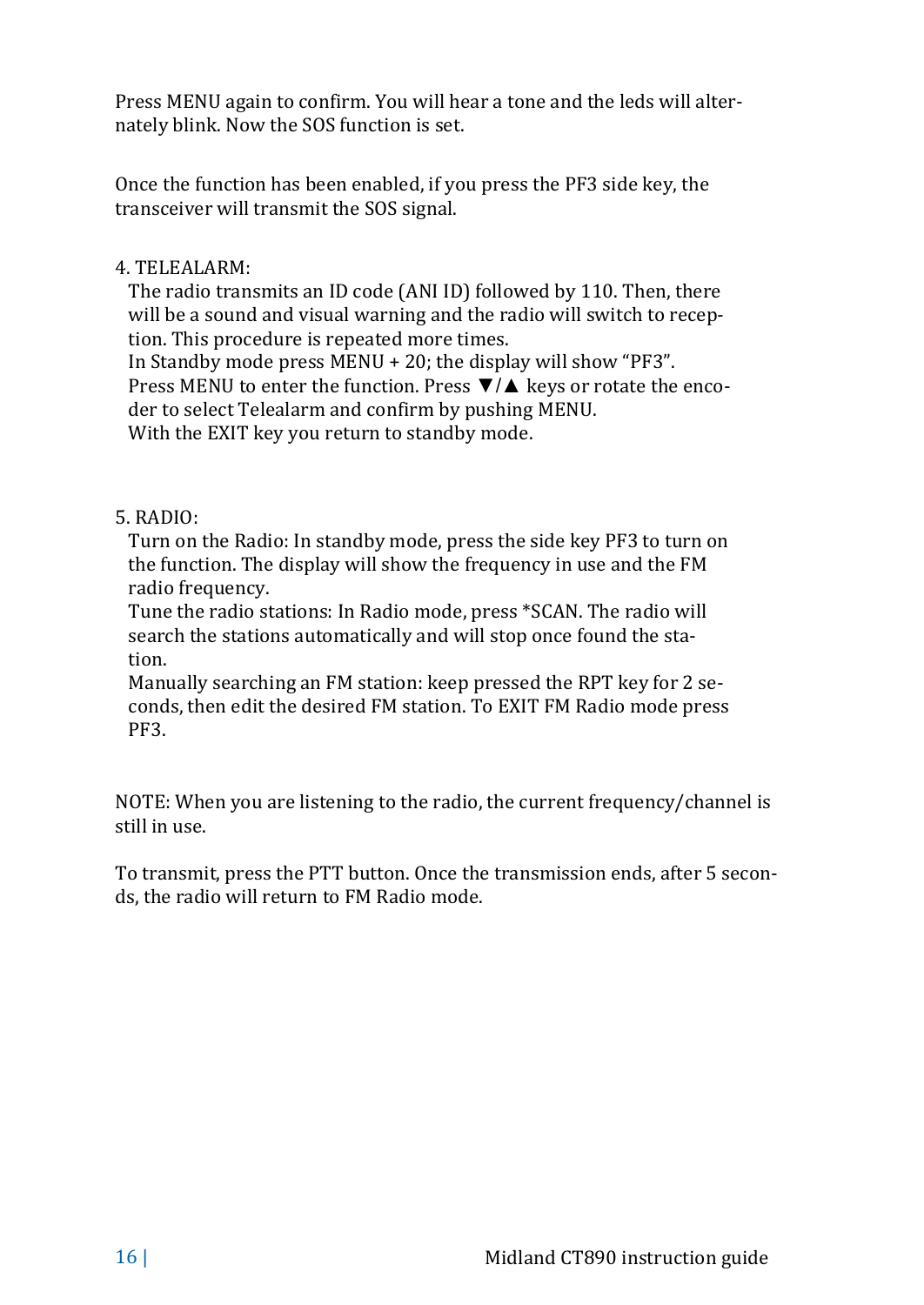## Working mode (CH-MDF) - MENU 21

CT890 has four working modes available:

- 1. Frequency mode (FREQ)
- 2. Channel mode (CH)
- 3. Frequency + channel number (CH FREQ)
- 4. Channel name (NAME)

To shift from one mode to another one: In Standby mode press  $MENU + 21$ ; select the desired working mode with the  $\nabla/\blacktriangle$  keys or with the encoder knob. Push MENU again to confirm your selection.

## Display backlight (ABR) - MENU 22

En mode veille appuyez sur MENU + 22, l'écran affiche « ABR». Appuyez sur MENU pour entrer dans la fonction. Appuyez sur ▲/▼ sélectionné ON ou OFF et confirmez avec MENU. Pour revenir en mode veille appuyez sur EXIT.

## Frequency offset (OFF-SET) --- MENU 23

En mode veille appuyez sur MENU + 23, l'écran affiche « OFFSET».

Appuyez sur MENU pour entrer dans la fonction. Appuyez sur ▲/▼ pour sélectionner l'offset ou tapez le directement au clavier, confirmez avec MENU. Pour revenir en mode veille appuyez sur EXIT. Il est possible de définir l'offset et la direction uniquement en mode fréquence. Il est possible d'émettre e de recevoir sur deux fréquences différentes.

Pour définir l'offset en mode fréquence, il faut tout d'abord choisir la direction.

Ex : Si vous souhaitez recevoir sur 430,025 MHz et émettre sur 435,025 MHz. En mode fréquence tapez au clavier 4 3 0 0 2 5 puis MENU + 24 + MENU pour entrer et configurer la direction du shift. Choisissez + (direction positive) et confirmez avec MENU, appuyez sur EXIT pour quitter. Appuyez sur MENU + 23 + MENU pour entrer dans la configuration de l'offset, puis tapez au clavier la déviation (5000) confirmez avec MENU et quittez avec EXIT.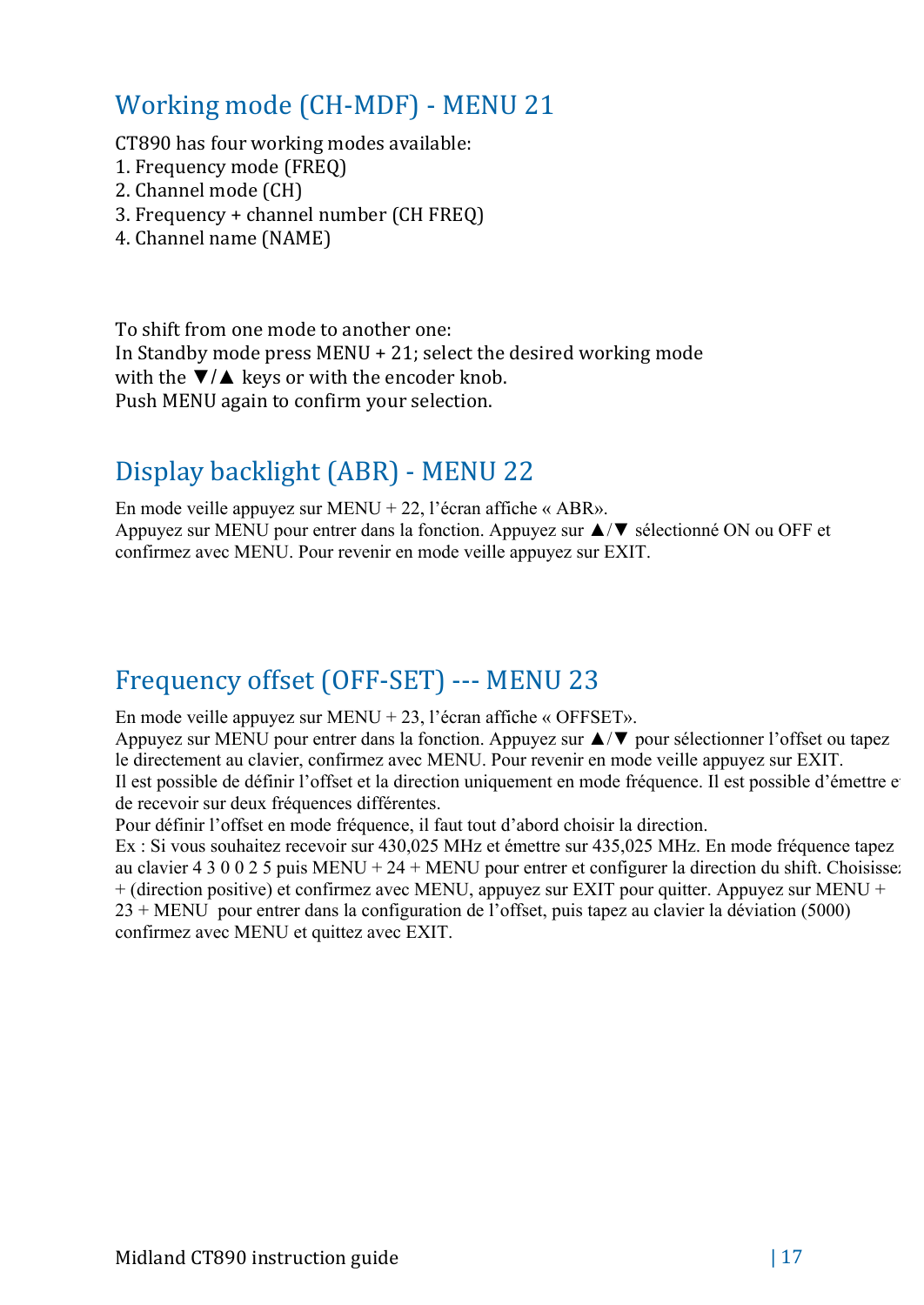## Frequency shift direction (SFT-D) - MENU 24

En mode veille appuyez sur MENU + 24, l'écran affiche « SFT-D». Appuyez sur MENU pour entrer dans la fonction. Appuyez sur ▲/▼ pour sélectionner +/-/OFF confirmez avec MENU. Pour revenir en mode veille appuyez sur EXIT. + (offset positif) : Si la fréquence d'émission est supérieur à celle de réception. - (offset négatif) : Si la fréquence d'émission est inférieur à celle de réception.

NOTE: if the frequency offset is out of the allowed frequency band, the radio cannot transmit. So please make sure that the frequency offset and the rx frequency are within the allowed frequency range.

## Stopwatch timer (SECOND) - MENU 25

En mode veille appuyez sur MENU + 25, l'écran affiche « SECOND». Appuyez sur MENU pour entrer dans la fonction. Appuyez sur ▲/▼ pour sélectionner ON/OFF confirmez avec MENU. Pour revenir en mode veille appuyez sur EXIT.

Utiliser le chronomètre :

Quand cette fonction est active, appuyez sur  $\rightarrow$  pour commencer à compter, pour stoppez appuyez sur n'importe quelle touche. Pour relancer le comptage appuyez à nouveau sur  $\rightarrow$ . Pour quittez cette fonction stoppez d'abord le comptage puis appuyez sur EXIT.

## Channel name (CHNAME) - MENU 26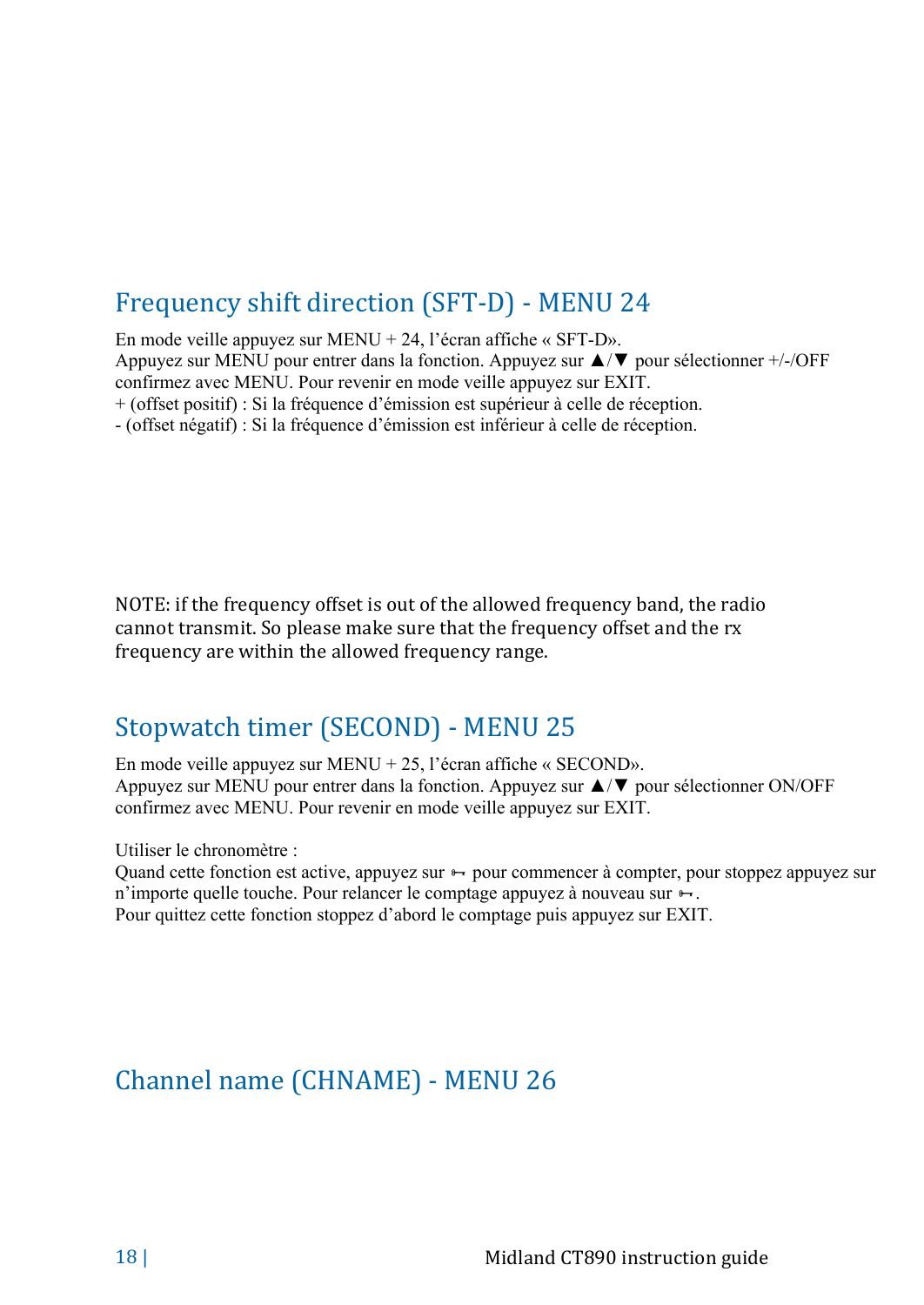Pour définir le nom du canal vous avez à votre disposition 26 lettres (A à Z) et 10 chiffres (0 à 9). Vous pouvez utiliser 6 caractères pour le nom d'un canal.

Pour éditer un nom de canal :

Au moins un canal doit être mémorisé.

Pour afficher le nom des canaux, appuyez sur MENU + 21.

Sélectionnez le canal désiré et appuyé sur MENU + 26 + MENU. Sur l'écran s'affiche 6 fois le symbole « \_ » . Appuyez sur ▲ pour choisir le premier caractère et confirmez avec ▼vous passez au second caractère, effectuez la même manipulation et ainsi de suite pour les six caractères. Après avoir modifié les six caractères confirmez le tous avec MENU et quittez avec la touche EXIT. L'écran affiche alors le nom du canal et son numéro à droite de l'écran.

## Storing channels (MEM-CH) --- MENU 27

En mode fréquence et mode veille, vous pouvez enregistrer des fréquences et des paramètres. Appuyez sur MENU + 27, l'écran affiche « MEM-CH ».

Appuyez sur MENU pour entrer dans la fonction. Appuyez sur ▲/▼ pour sélectionner le canal et confirmez avec MENU pour le sauvegarder. Un signal sonore confirme le succès de la sauvegarde. Appuyez sur EXIT pour quitter le canal courant.

Ex : Pour définir la fréquence 430.025 MHz en réception et 435.025 MHz en émission sur le canal 20, suivez la procédure ci-après :

- 1. En mode fréquence, tapez 4 3 0 0 2 5, puis MENU +  $27 + \text{MENU}$  pour entrez dans la fonction. Tapez 2 0 ou utilisez les touches ▲/▼ pour sélectionner CH-20 et confirmez avec la touche MENU. Un signal sonore vous confirme le succès de l'enregistrement, appuyez sur EXIT pour quitter.
- 2. Tapez  $435025$  puis MENU +  $27 + \text{MENU} + \text{MENU}$ . Un signal sonore vous confirme le succès de l'enregistrement, appuyez sur EXIT pour quitter.

#### NOTE :

Si le canal enregistré doit avoir un CTCSS/DCS il faut le configurer avant de sauvegarder le canal. Il n'est possible d'émettre sur le canal enregistré que si la fréquence a été préalablement enregistrée. L'enregistrement manuel n'est possible que dans un emplacement libre.

## Deleting a channel (DEL-CH) ------ MENU 28

En mode veille appuyez sur MENU + 28, l'écran affiche « DEL-CH». Appuyez sur MENU pour entrer dans la fonction. Appuyez sur ▲/▼ pour sélectionner le canal à supprimer, confirmez avec MENU. Pour revenir en mode veille appuyez sur EXIT.

## Scan of frequencies with CTCSS/DCS (SCNCD) MENU 29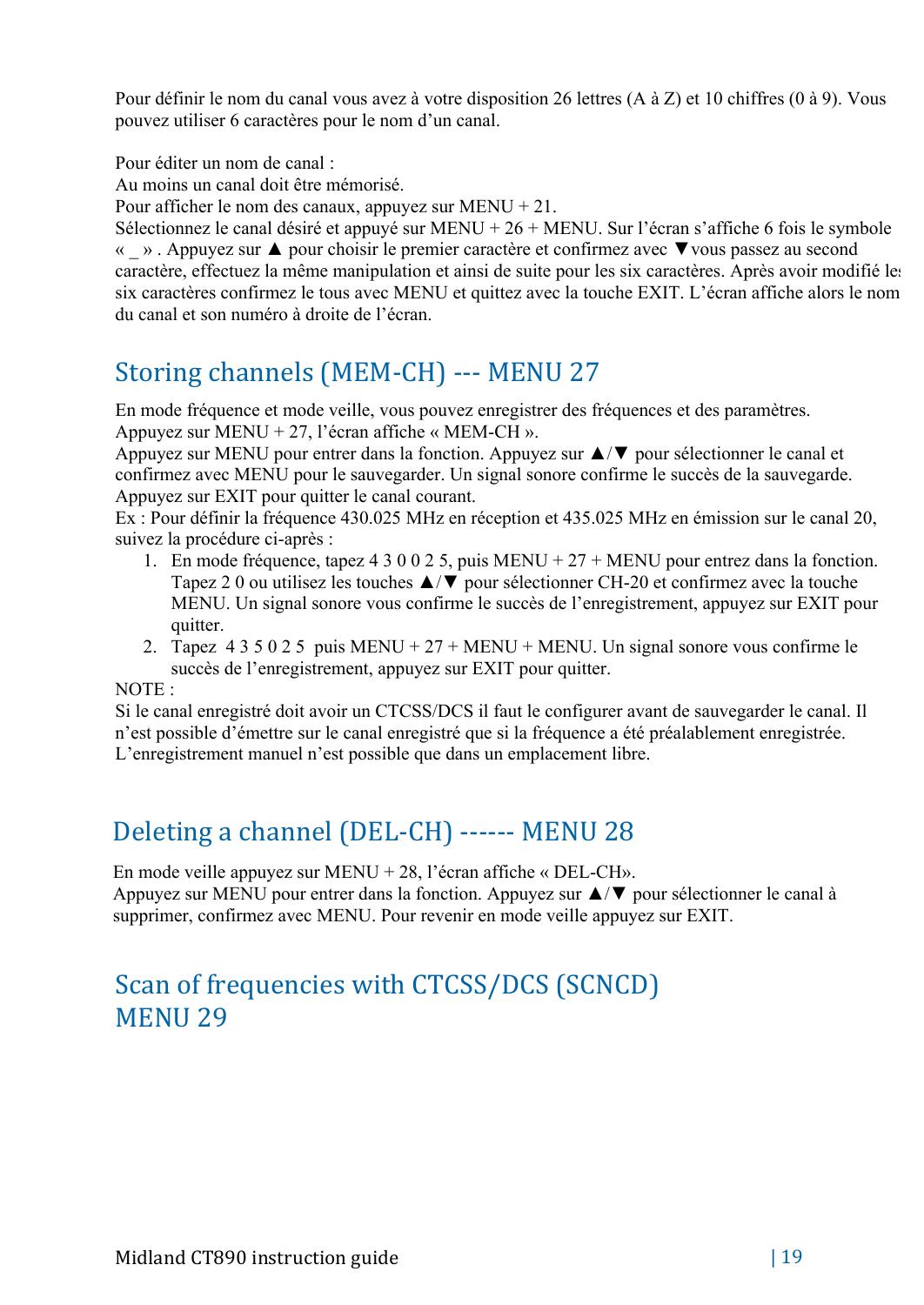Il y a deux types de reset disponible : VFO et ALL

RESET VFO : Le paramétrage des fonctions retrouve leurs états initiaux

RESET ALL : Tous les postes y compris les mémoires sont remis à zéro.

1. Reset (VFO) :

En mode veille appuyez sur MENU + 29, l'écran affiche « RESET».

Appuyez sur MENU pour entrer dans la fonction. Appuyez sur ▲/▼ pour sélectionner VFO, confirmez avec MENU. L'écran affiche « RESET SOURE ? » confirmez avec MENU et l'écran indique alors « RESET WAIT ». Après la remise à zéro la radio s'éteint automatiquement et redémarre.

2. Reset (ALL) :

En mode veille appuyez sur MENU + 29, l'écran affiche « RESET».

Appuyez sur MENU pour entrer dans la fonction. Appuyez sur ▲/▼ pour sélectionner ALL, confirmez avec MENU. L'écran affiche « RESET SOURE ? » confirmez avec MENU et l'écran indique alors « RESET WAIT ». Après la remise à zéro la radio s'éteint automatiquement et redémarre.

## Welcome message (PONMSG) – MENU 30

In this section you can set a message that is displayed when you turn on the radio.

You can choose between these two options:

- BITMAP (default message. The Midland brands appears)
- BATT-V (the display will show the battery level).

In Standby mode press  $MENU + 30$ ; the display will show "PONMSG". Press MENU to enter the function. Push the  $\P/$  **A** keys or rotate the encoder to select the desired option and confirm with MENU. To return to the standby mode, press EXIT.

## Moniteur (SP-MUTE) – MENU 31

With this function, the monitor opens if one of these options is detected: OT: when CT890 is set in this mode, the monitor feature is activated only when the radio receives the correct CTCSS tones.

- $QT + DTMF$ : with this option, the monitor is activated when the radio receives the correct CTCSS tone and the correct DTMF code.
- OT\*DTMF: the monitor is activated when the radio receives the correct CTCSS tone or the correct DTMF code.

In Standby mode press  $MENU + 31$ ; the display will show "SP-MUTE". Press MENU to enter the function. Push the  $\P/$  **A** keys or rotate the encoder to select the desired option and confirm with MENU. To return to the standby mode, press EXIT.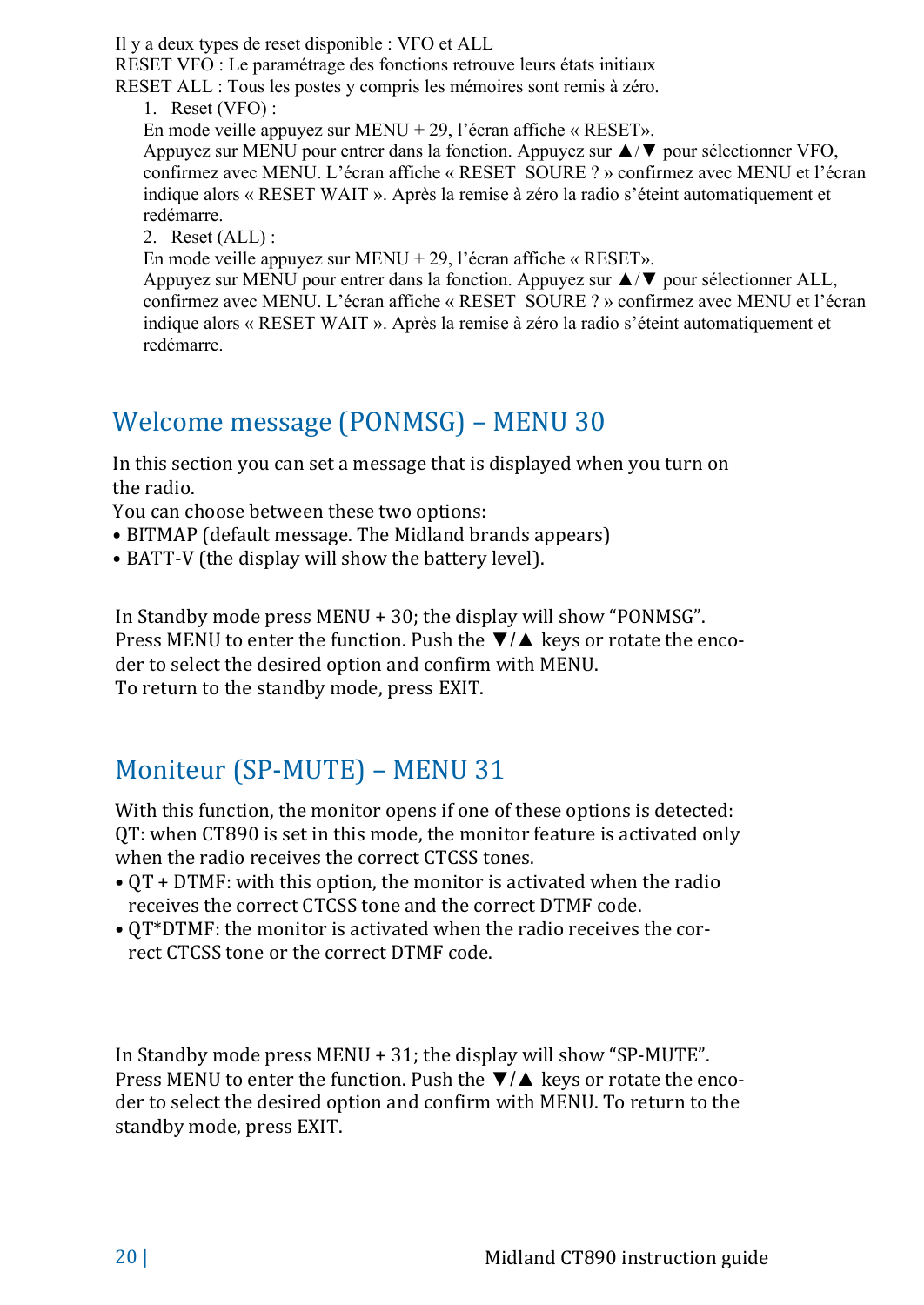## Sending the ID code (ANI-SW) – MENU 32

With this function, you can send the identifier code of your radio. In Standby mode press  $MENU + 32$ ; the display will show "ANI-SW". Press MENU to enter the function. Push the  $\P/$  **A** keys or rotate the encoder to select ON/OFF and confirm with MENU. To return to the standby mode, press EXIT.

## Setting the ID ANI code (ani-edit) – MENU 33

The identifier code is composed of 10 digits  $(0-9)$ ; the first one cannot  $be<sub>0</sub>$ .

The ANI code must be composed of 3 digits to 6 max.

In Standby mode press  $MENU + 33$ ; the display will show "ANI-EDIT". Press MENU to enter the function. Edit the ANI code with the keypad and confirm with MENU. To return to the standby mode, press EXIT.

## DTMF (DTMF-ST) – MENU 34

With this MENU you can select the following options:

- DT-ST: if you press any key on the keypad during transmission, the speaker will send out the corresponding DTMF tone.
- ANI-ST: when you press PTT, the speaker will send out the corresponding ANI code.
- DT+ANI: when transmitting, the ANI code and the DTMF tones will be activated by the speaker of the radio.
- OFF: DTMF disabled.

In Standby mode press MENU  $+$  34; the display will show "DTMF-ST". Press MENU to enter the function. Push the  $\P/$  **A** keys or rotate the encoder to select ON/OFF and confirm with MENU. To return to the standby mode, press EXIT.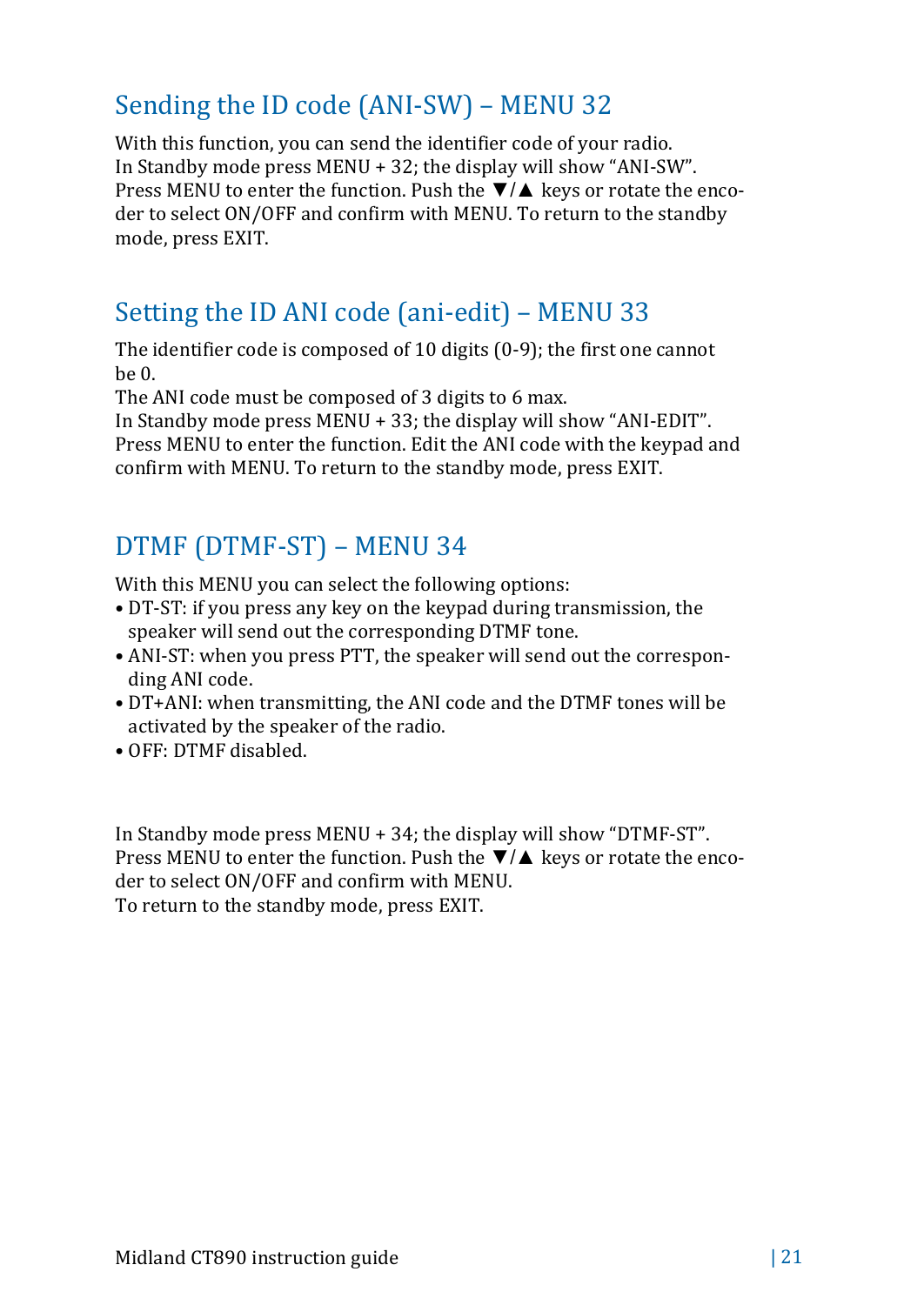## Keypad lock (AUTOLOCK) - MENU 35

This transceiver has 2 types of Keypad lock available: Auto-lock and Manual-lock.

In standby mode, press MENU  $+35$ . The screen will display "AUTOLOCK". Press MENU to enter the function. Press the  $\triangle/\triangledown$  buttons or rotate the encoder to select ON/OFF, then press MENU to confirm and EXIT to return to the standby mode.

If you select:

- ON: the keypad lock function will be activated. With this function enabled, the keypad will be locked automatically if there is no operation within 15 seconds. Keep pressed '#LOCK' for 2 seconds to unlock the keypad.
- OFF: the keypad lock function is not enabled.

## Setting the priority channel (PRICH-SW) - MENU 36

The priority channel can be set by means of the optional programming software.

The PRICH-SW function is associated to the scan feature; the options available are two: OFF/ON.

In Standby mode press  $MENU + 36$ ; the display will show "PRICH-SW". Press MENU to enter the function. Push the  $\P/$ **△** keys or rotate the encoder to select the desired option (ON/OFF) and confirm with MENU. To return to the standby mode, press EXIT.

- OFF: function deactivated
- ON: the radio will alternately scan the channels and the priority chan- nel.

## Repeater function / Full duplex (RPT-SET) - MENU 37

CT890 can operate in two different modes:

- X-DIRPT: Cross band repeater (VHF / UHF or UHF / VHF)
- X-TWRPT: Full Duplex TX/RX (default setting)

X-DIRPT: in this mode, the signal received in VHF or UHF band will be automatically transmitted on the other band (VHF $\rightarrow$ UHF / UHF $\rightarrow$ VHF).

icon to indicate that the radio is working in The display will show the this mode.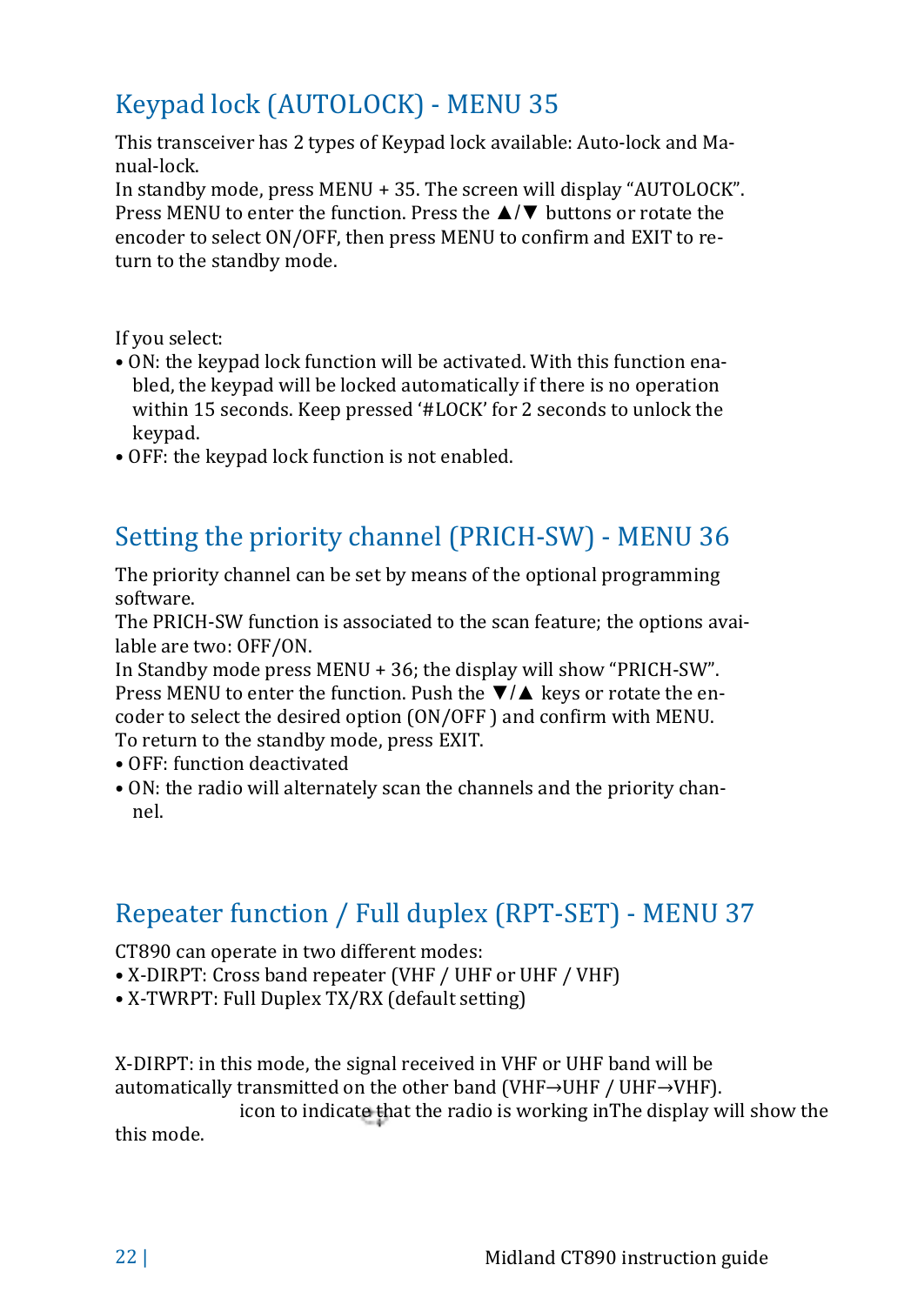X-TWRPT: the radio transmits and receives at the same time, exactly as in a phone conversation; keep pressed the RPT key and the full duplex mode is active.

With the programming software you can set the tx delay when you release the PTT

## RPT-SPK - MENU 38

This function deactivates the speaker when the repeater function is enabled.

In Standby mode press  $MENU + 38$ ; the display will show "RPT-SPK".

Press MENU to enter the function. Push the  $\P/$  **A** keys or rotate the encoder to select ON/OFF and confirm with MENU.

To return to the standby mode, press EXIT.

## PTT - MENU 39

In this MENU you can disable the PTT when the repeater function is active.

In Standby mode press  $MENU + 39$ ; the display will show "RPT-PTT". Press MENU to enter the function. Push the  $\P/$  ▲ keys or rotate the encoder to select ON/OFF and confirm with MENU. To return to the standby mode, press EXIT.

## Adding a channel to scan (SCAN ADD) - MENU 40

With this function you add a channel to the scan channel list. To enable it, you must first set the radio to CH mode. In Standby mode press  $MENU + 40$ ; the display will show "SCAN-ADD". Press MENU to enter the function. Push the  $\P/$  ▲ keys or rotate the encoder to select ON/OFF and confirm with MENU. To return to the standby mode, press EXIT.

## Alert tone (ALERT) - MENU 41

In this section you set the alert tone; you can choose amongst the following alert tones: 1750Hz, 2100Hz, 1000Hz and 1450Hz. In Standby mode press  $MENU + 41$ ; the display will show "ALERT". Press MENU to enter the function. Push the  $\P/$  ▲ keys or rotate the encoder to select one of above mentioned frequencies and confirm with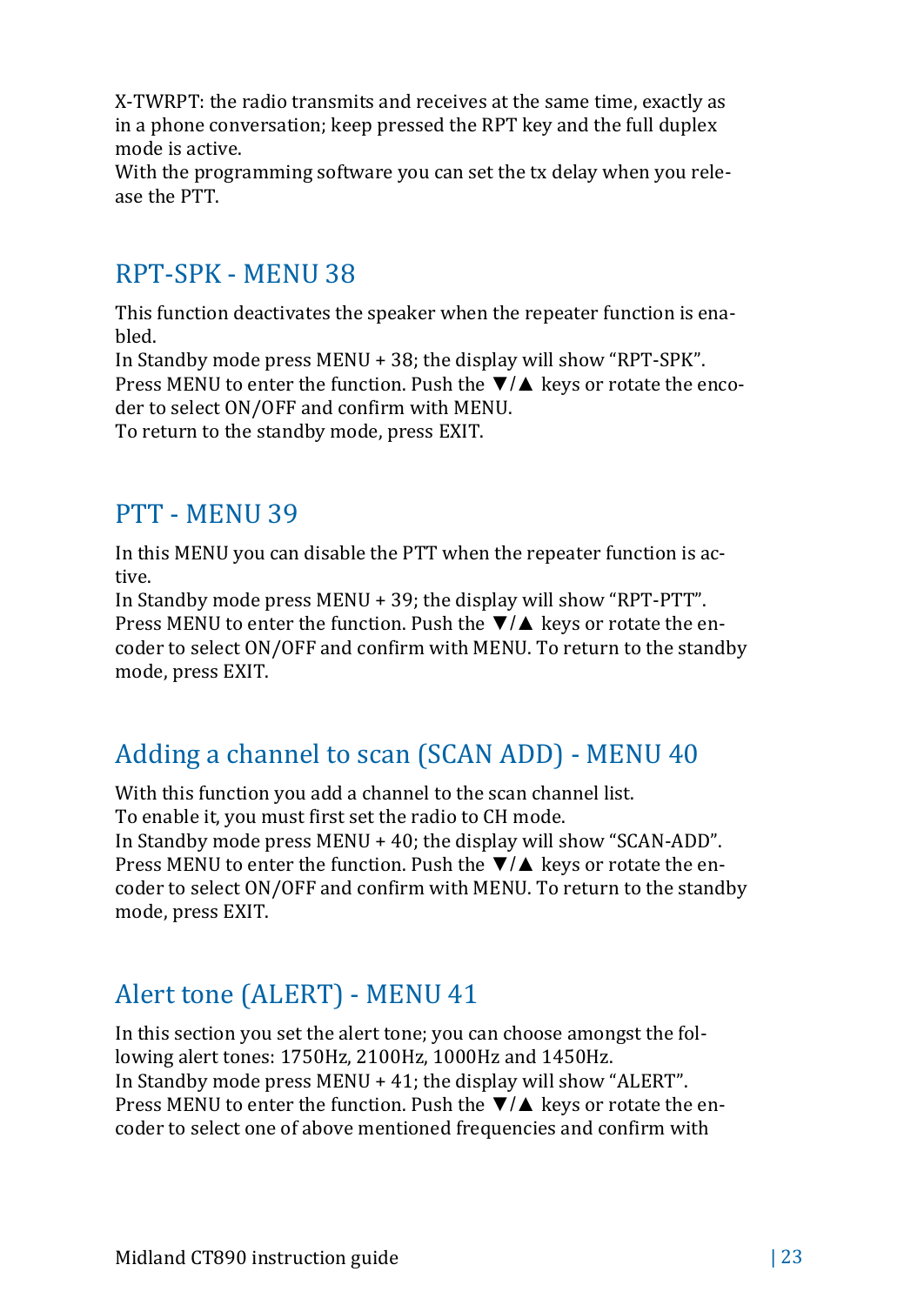MENU. To return to the standby mode, press EXIT. To send out the alert tone, press PTT and then keep pressed the side key PF2.

## ANI code tx delay (PTT-DLY) - MENU 42

This function allows you to set the delay in sending the ANI code once the PTT is pressed (ANI delay).

You can set it between 100 and 3000ms (30 levels of 100ms each). To set the delay press MENU + 42; "PTT-DLY" will appear on the display. Press MENU to enter the function. Select the desired level with the  $\nabla/\blacktriangle$ keys or by rotating the encoder.

Press MENU again for confirmation and EXIT to return to standby mode.

## Transmitting the ID code  $(PTT-ID)$  – MENU 43

With this function you can decide when sending the ANI code in tx mode. The possibilities are 3:

- BOT: the code is sent when you press the PTT
- EOT: the code is sent when the PTT is released
- BOTH: the code is sent when you press and release the PTT

In Standby mode press  $MENU + 43$ ; the display will show "PTT-ID".

Press MENU to enter the function. Push the  $\P/$  **A** keys or rotate the encoder to select the desired option and confirm with MENU.

To return to the standby mode, press EXIT.

## Ring time  $(INRG)$  – MENU 44

With this MENU you can select the ring time that you hear when the radio receives its ANI code.

To set the ring time MENU + 44; the display will show "RING".

Press MENU to enter the function. With the  $\P/$  ▲ keys or with the encoder selection the desired option:

- from 1 to 10 seconds
- $\bullet$  OFF

Press MENU again for confirmation and EXIT to return to standby mode.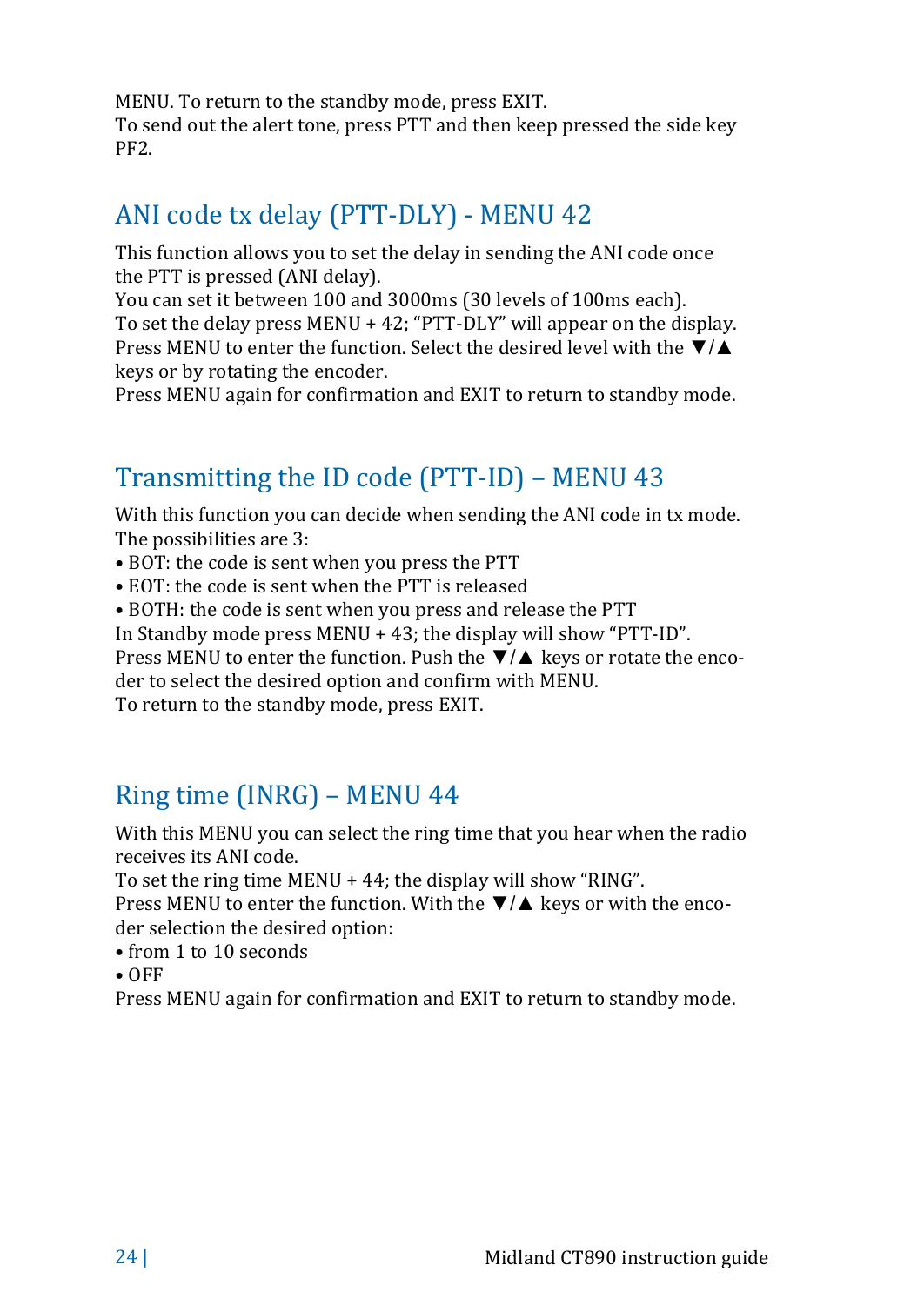## Group A Scan (SCG-A) - MENU 45

Scan can also be done on programmed channel groups; this section describes the scan of channels belonging to Group A.

You can set 10 groups of 100 channels each.

Press MENU  $+$  45; "SCG-A" will appear on the display.

Press MENU to enter the function. With the  $\P/$  **A** keys or with the encoder select the desired option  $(ALL = all channels / G-10$ : group of channels). Press MENU again for confirmation and EXIT to return to standby mode.

Channels must be added to the channel list with the procedure described in MENU 40 or through the optional programming software.

## Group B Scan (SCG-B) - MENU 46

With this MENU you make a scan of channels belonging to Group B. You can set 10 groups of 100 channels each.

Press MENU  $+$  46; the display will show "SCG-B".

Press MENU to enter the function. Select the desired option with the

 $\nabla/\Delta$  keys or with the encoder (ALL = all channels / G-10: group of channels). Press MENU again for confirmation and EXIT to return to standby

mode.

Channels must be added to the channel list with the procedure described in MENU 40 or through the optional programming software.

## Repeater tone (RPT-TONE) - MENU 47

With this function you enable the repeater tone at the end of transmission; it is very useful for some repeaters.

In Standby mode press  $MENU + 47$ ; the display will show "RPT-TONE". Press MENU to enter the function. Press the  $\P/$  **A** keys or rotate the encoder to select ON/OFF. Confirm with MENU and return to standby mode with the EXIT key.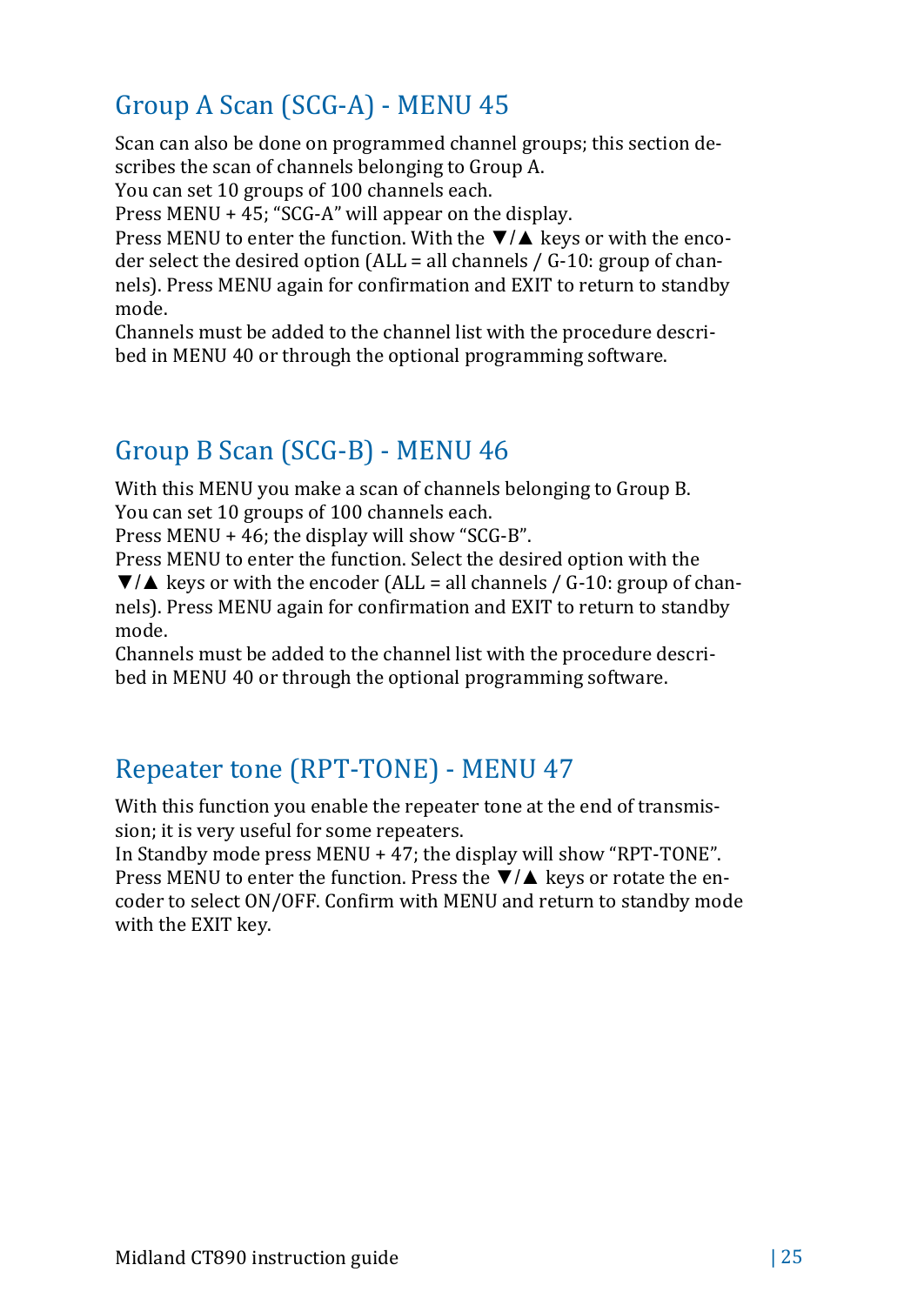## Scanned CTCSS/DCS tones (SC-QT) - MENU 48

This function is helpful to decode a CTCSS/DCS tone if you don't know the exact code:

- ALL (ENCODER + DECODER)
- ENCODER
- • DECODER

Press MENU  $+$  48; the display will show "SC-QT".

Press MENU to enter the function. Select on of the 3 options with the  $\nabla/\blacktriangle$  keys or with the encoder. Press MENU again for confirmation and EXIT to return to standby mode.

To make a scan of these tones, see par, MENU 29.

## Mute on the secondary frequency (SMUTESET) -MENII 49

The Mute function deactivates the volume on the secondary frequency. It is very useful, especially when you operate in dual band VHF/VHF; UHF/ VHF; UHF/UHF.

In Standby mode press MENU + 49; the display will show "SMUTESET". Press MENU to enter the function. With the  $\P/$  ▲ keys or with the encoder select one of the following options:

- OFF: function deactivated
- TX: when the main frequency is transmitting, the reception volume of the secondary frequency is disabled
- RX: when the main frequency is receiving, the reception volume of the secondary frequency is disabled
- TX/RX: when the main frequency is transmitting and receiving, the reception volume of the secondary frequency is disabled

Confirm with MENU and press EXIT to return to the standby mode.

## Setting of group selective call code (CALL CODE) – MENU<sub>50</sub>

The selective calls can be programmed with the optional programming software PRG-10.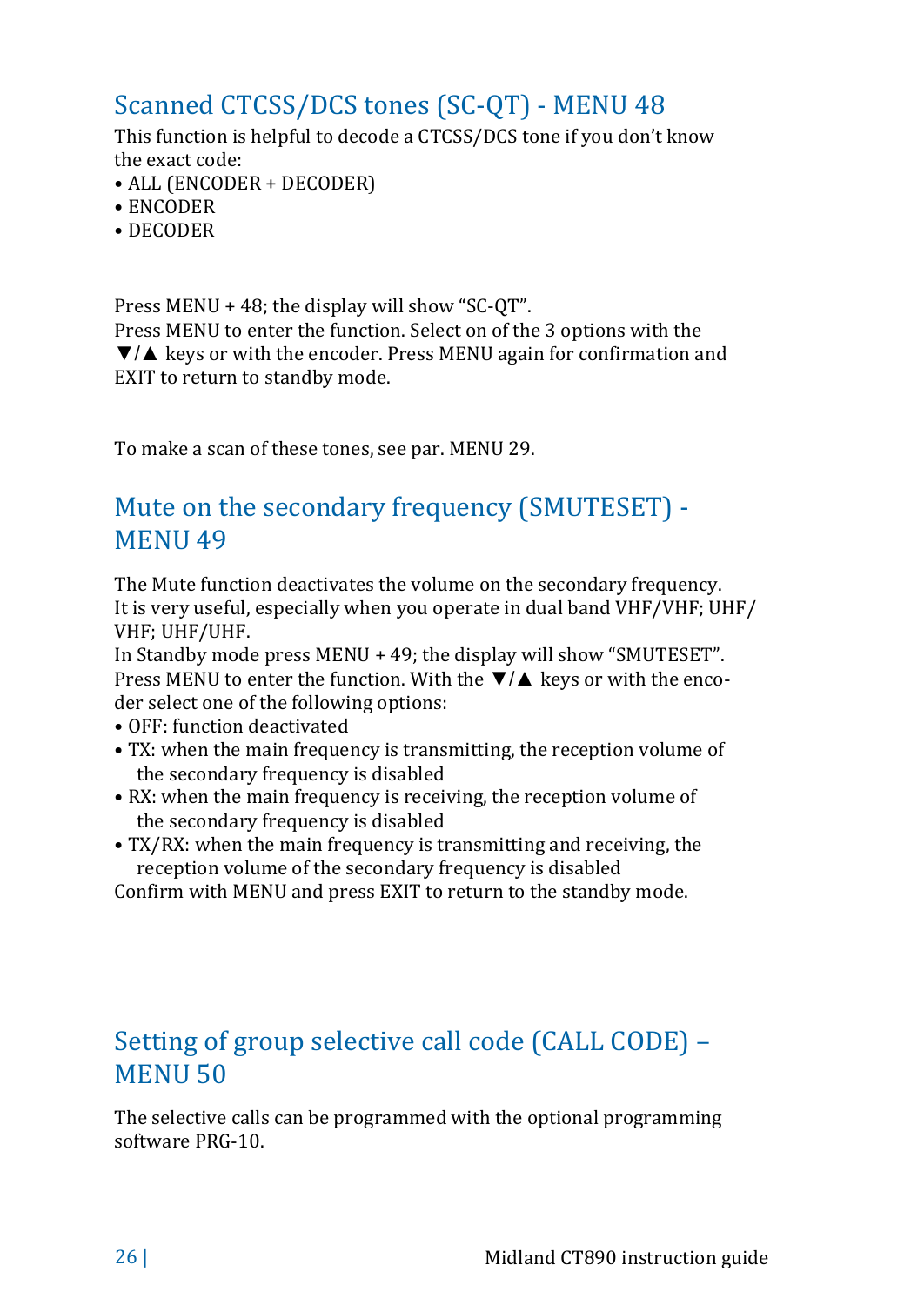With this MENU you can select the call groups previously set with PRG-10. In Standby mode press  $MENU + 50$ ; the display will show "CALL CODE". Press MENU to enter the function. Press the  $\P/$ **A** keys or rotate the encoder to select the desired code. Confirm with MENU and return to standby mode with the EXIT key.

## Reset ---- MENU 51

This transceiver has two Reset modes available: VFO and ALL.

- RESET VFO: all the settings except channels will return to the default settings.
- RESET ALL: all settings will return to the default settings.
- 1. Reset (VFO)

In standby mode, press  $MENU + 51$ ; the screen will display "RESET". Press MENU to enter the function. Press the  $\triangle/\triangledown$  buttons or rotate the encoder to select VFO, then press MENU to confirm. The display will show "RESET SURE?". Press MENU again to confirm

and the screen will display "PLEASE WAIT". Then, the transceiver will turn off and reboot again.

2. Reset (ALL)

In standby mode, press  $MENU + 51$ . The screen displays "RESET". Press MENU to enter the function. Press the  $\triangle$ /▼ buttons or rotate the encoder to select ALL, then press MENU to confirm.

The display will show "RESET SURE?". Press MENU again to confirm; the screen will display "PLEASE WAIT". Then, the transceiver will turn off and reboot again.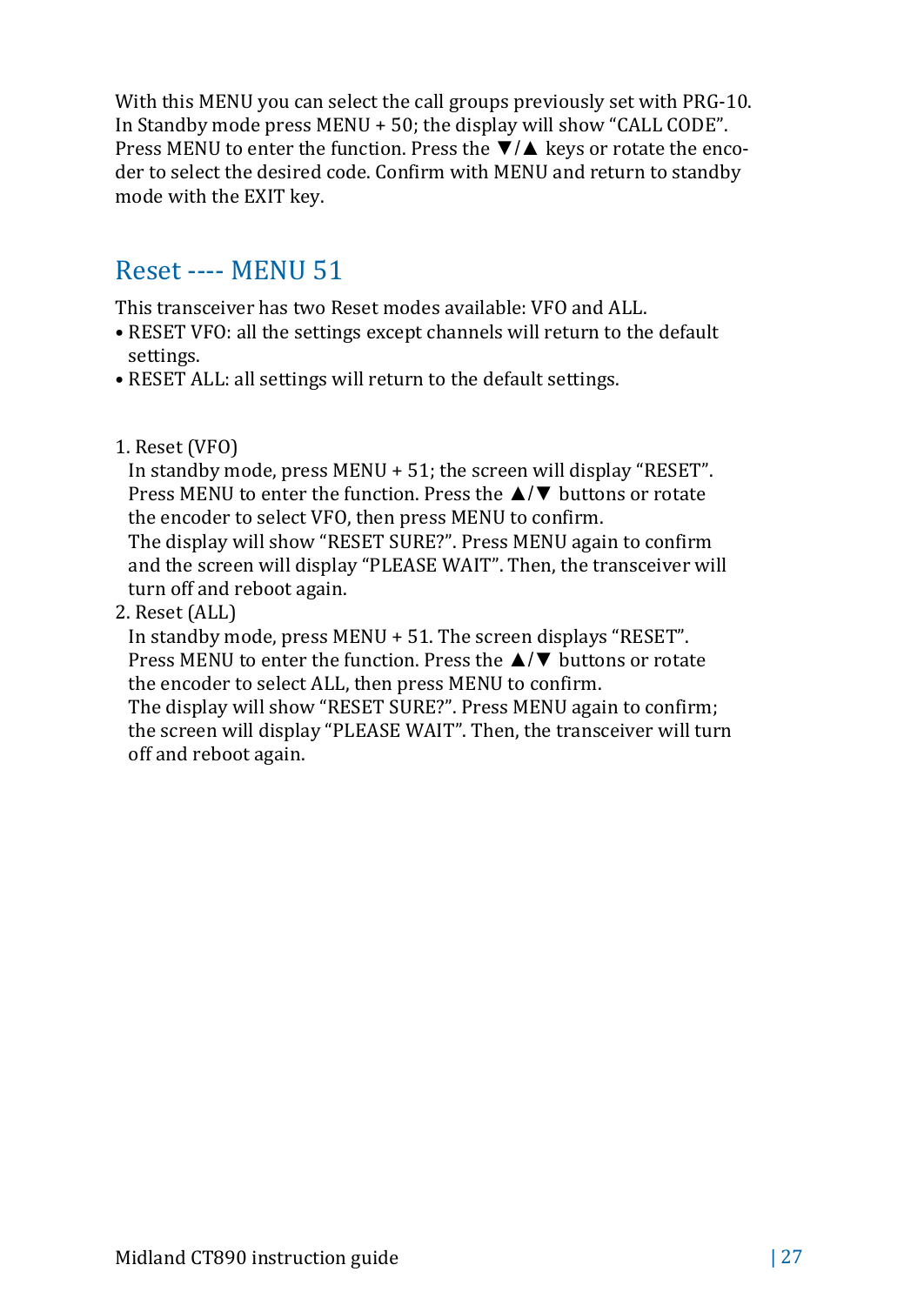# Troubleshooting

| <b>PROBLEM</b>                                                                                                                                      | <b>SOLUTION</b>                                                                                               |
|-----------------------------------------------------------------------------------------------------------------------------------------------------|---------------------------------------------------------------------------------------------------------------|
| The radio doesn't switch on                                                                                                                         | The battery may be exhausted. Re-<br>charge it.                                                               |
|                                                                                                                                                     | Uncorrected installation. Re-install<br>it.                                                                   |
| completely charged.                                                                                                                                 | Battery recharge doesn't last long The battery pack is over. Change it<br>with a new one. Battery pack is not |
| Reception led turns on but no Make sure the volume is not too<br>sound heardlow. Make sure to have the same<br>CTCSS and DCS codes of your<br>group |                                                                                                               |
| The keypad doesn't work                                                                                                                             | Keypad lock function hasn't been<br>enabled                                                                   |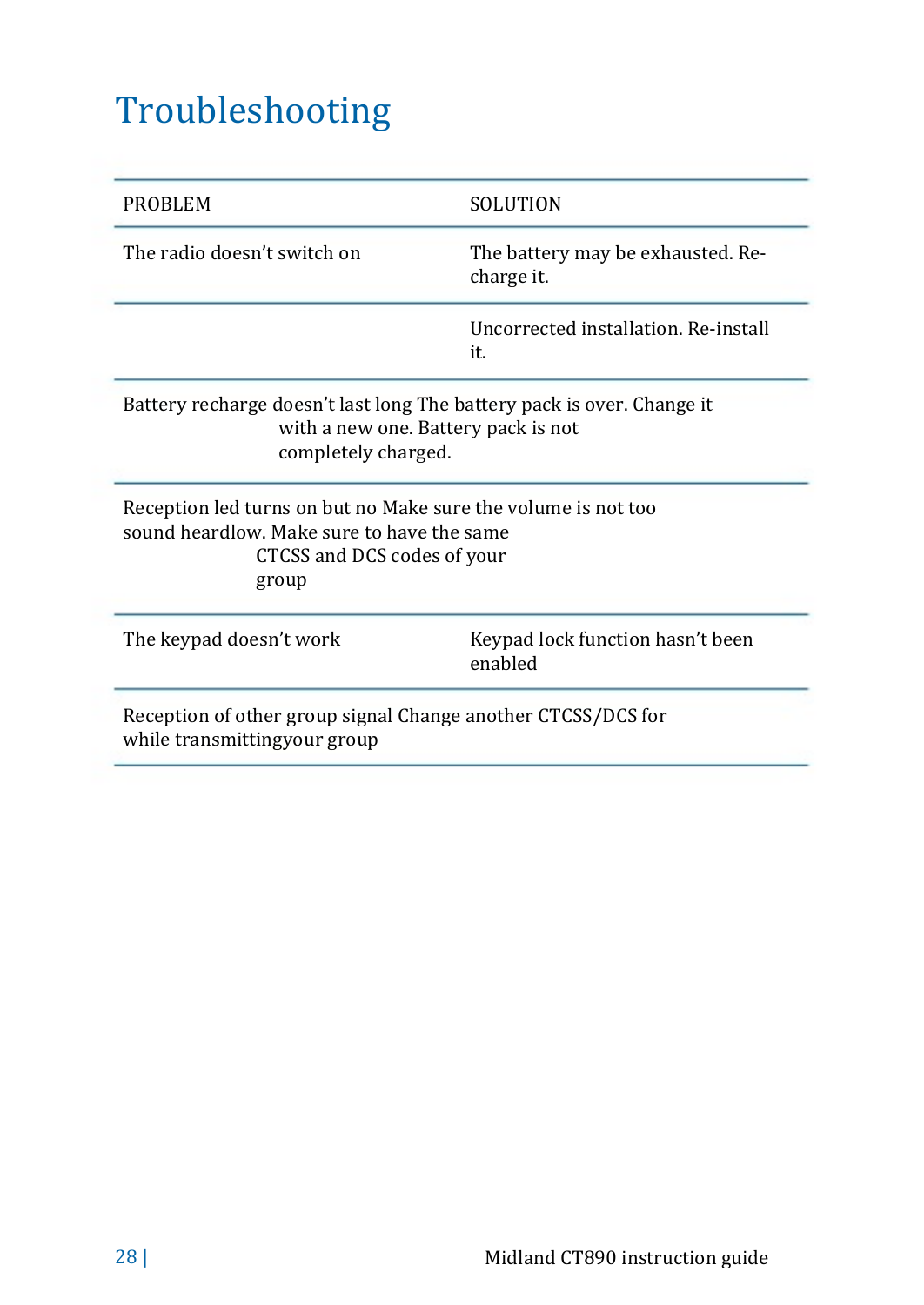# Technical specifications

| Frequency band           | 144-146MHz & 430-440MHz (Rx /<br>Tx)                  |
|--------------------------|-------------------------------------------------------|
| Memory channels          | 999                                                   |
| Power supply             | Li-Ion battery pack 7.4V/2600 mAh                     |
| Operating temperature    | -25 $\mathrm{^{\circ}C}$ to + 55 $\mathrm{^{\circ}C}$ |
| Working mode             | monoband/dualband                                     |
| Output power             | VHF: 5W / UHF:4W                                      |
| Modulation               | F3E(FM)                                               |
| Max. frequency deviation | $\leq \pm 5$ KHz                                      |
| Spurious radiation       | $\leq -60dB$                                          |
| Frequency stability      | $\pm 2.5$ ppm                                         |
| Rx sensitivity           | $< 0.2$ uV                                            |
| Audio output power       | $\geq 500$ mW                                         |
| Dimensions               | 62x125x40mm (LxAxP)                                   |
| Weight                   | 278g                                                  |

Specifications are subject to change without notice.

CTE International declares that the product is in compliance with the essential requirements and other relevant provisions of Directive 99/05/CE.

WARNING. Direct plug-in ac/dc power supply must be used for disconnecting the transceiver from the mains; the desktop charger must be positioned close to the unit and easily accessible.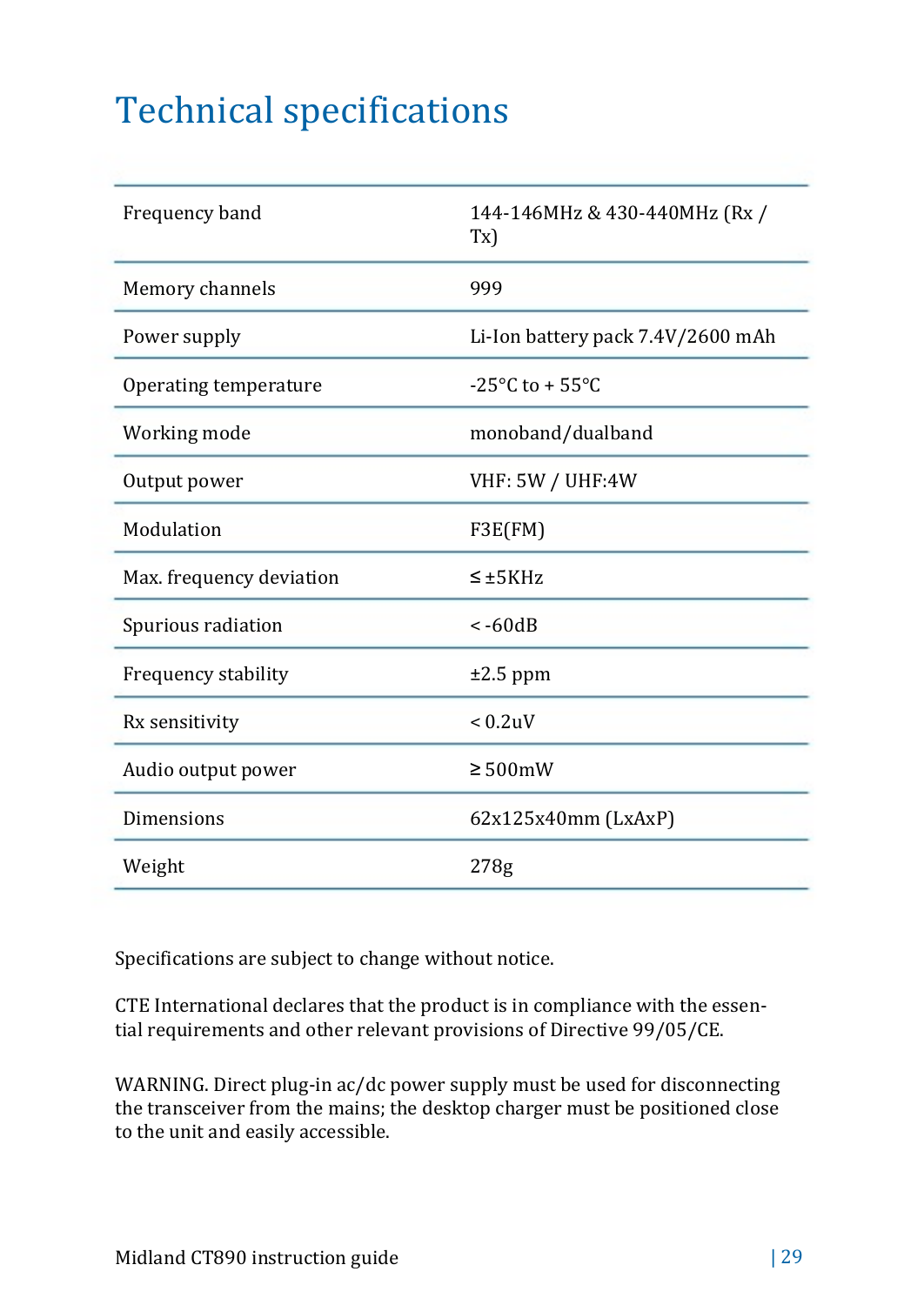

INFORMAZIONE AGLI UTENTI: Ai sensi dell'art. 13 del decreto legislativo 25 luglio 2005, n.151 "Attuazione delle Direttive 2002/95/CE, 2002/96/CE e 2003/108/CE, relative alla riduzione dell'uso di sostanze pericolose nelle apparecchiature elettriche ed elettroniche, nonché allo smaltimento dei rifiuti". Il simbolo del cassonetto barrato riportato sull'apparecchiatura indica che il prodotto alla fine della propria vita utile deve essere raccolto separatamente dagli altri rifiuti. L'utente dovrà, pertanto, conferire l'apparecchiatura giunta a fine vita agli idonei centri di raccolta differenziata dei rifiuti elettronici ed elettrotecnici, oppure riconsegnarla al rivenditore al momento dell'acquisto di una nuova apparecchiatura di tipo equivalente, in ragione di uno a uno. L'adeguata raccolta differenziata per l'avvio successivo dell'apparecchiatura dismessa al riciclaggio, al trattamento e allo smaltimento ambientalmente compatibile contribuisce ad evitare possibili effetti negativi sull'ambiente e sulla salute e favorisce il riciclo dei materiali di cui è composta l'apparecchiatura. Lo smaltimento abusivo del prodotto da parte dell'utente comporta l'applicazione delle sanzioni amministrative di cui al dlgs. n.22/1997 (articolo 50 e seguenti del dlgs. n.22/1997).

All articles displaying this symbol on the body, packaging or instruction manual of same, must not be thrown away into normal disposal bins but brought to specialised waste disposal centres. Here, the various materials will be divided by characteristics and recycles, thus making an important contribution to environmental protection.

Alle Artikel, die auf der Verpackung oder der Gebrauchanweisung dieses Symbol tragen, dürfen nicht in den normalen Mülltonnen entsorgt werden, sondern müssen an gesonderten Sammelstellen abgegeben werden. Dort werden die Materialien entsprechend ihrer Eigenschaften getrennt und, um einen Beitrag zum Umweltschutz zu liefern, wiederverwertet.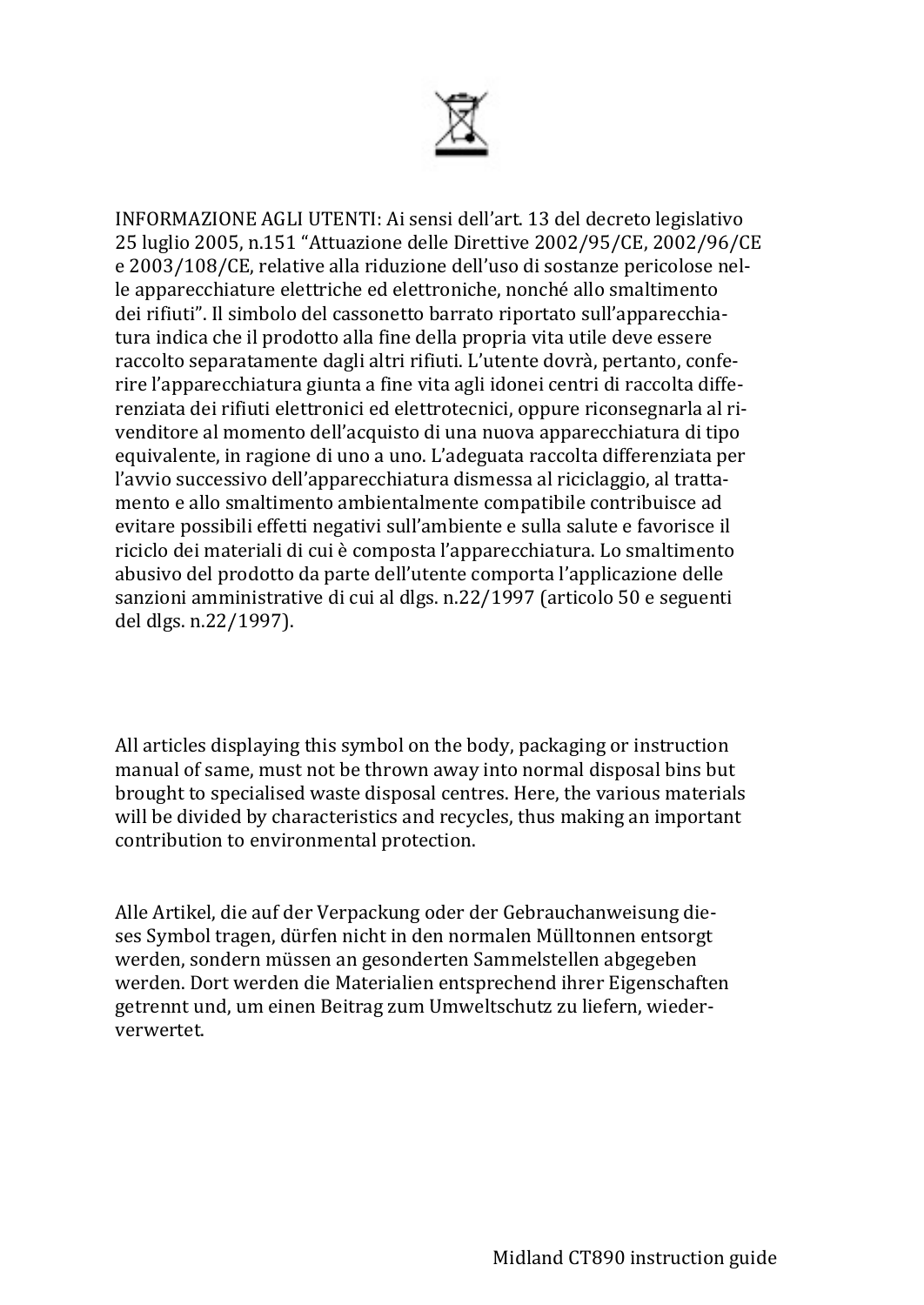

Todos los artículos que exhiban este símbolo en el cuerpo del producto, en el embalaje o en el manual de instrucciones del mismo, no deben ser desechados junto a los residuos urbanos normales sino que deben ser depositados en los centros de recogida especializados. En estos centros, los materiales se dividirán en base a sus características y serán reciclados, para así poder contribuir de manera importante a la protección y conservación del medio ambiente.

Tous les articles présentant ce symbole sur le corps, l'emballage ou le manuel d'utilisation de celui-ci ne doivent pas être jetés dans des poubelles normales mais être amenés dans des centres de traitement spécialisés. Là, les différents matériaux seront séparés par caractéristiques et recyclés, permettant ainsi de contribuer à la protection de l'environnement.

Todos os artigos que apresentem este símbolo no seu corpo, embalagem ou manual de instruções, não devem ser eliminados juntamente com o lixo normal mas sim conduzidos para contentores de eliminação de resíduos especializados. Aqui, os diversos materiais serão divididos por características e reciclados, realizando assim uma importante contribuição para a protecção ambiental.

Όλα τα προϊόντα στα οποία εµφανίζεται το ακόλουθο σύµβολο στο σώµα, τη συσκευασία ή το εγχειρίδιο χρήσης τους, δεν πρέπει να εναποθέτονται στους κοινούς κάδους απορριµάτων αλλά να προσκοµίζονται στα ειδικά κέντρα αποκοµιδής. Εκεί, τα διάφορα υλικά θα πρέπει να διαχωρίζονται ανάλογα µε τα χαρακτηριστικά και τα ανακυκλούµενα υκλικά, συµµετέχοντας έτσι ουσιαστικά στην προστασία του περιβάλλοντος.